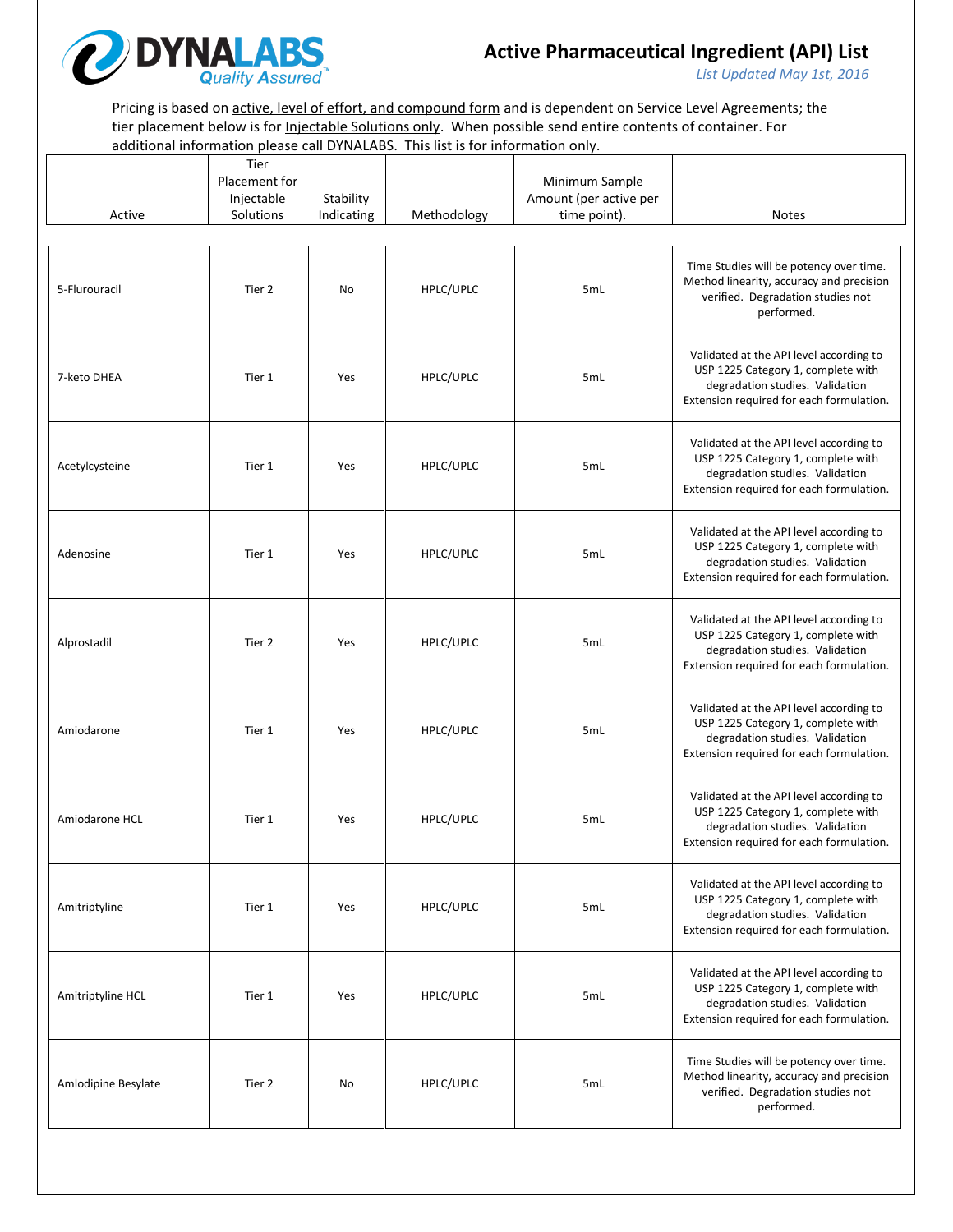

*List Updated May 1st, 2016*

| Active                            | Tier<br>Placement for<br>Injectable<br>Solutions | Stability<br>Indicating | Methodology | Minimum Sample<br>Amount (per active per<br>time point). | <b>Notes</b>                                                                                                                                                 |
|-----------------------------------|--------------------------------------------------|-------------------------|-------------|----------------------------------------------------------|--------------------------------------------------------------------------------------------------------------------------------------------------------------|
| Ampicillin                        | Tier 3                                           | Yes                     | HPLC/UPLC   | 5mL                                                      | Validated at the API level according to<br>USP 1225 Category 1, complete with<br>degradation studies. Validation<br>Extension required for each formulation. |
| Anastrozole                       | Tier 1                                           | Yes                     | HPLC/UPLC   | 5mL                                                      | Validated at the API level according to<br>USP 1225 Category 1, complete with<br>degradation studies. Validation<br>Extension required for each formulation. |
| Ascorbic Acid                     | Tier 2                                           | Yes                     | HPLC/UPLC   | 5mL                                                      | Validated at the API level according to<br>USP 1225 Category 1, complete with<br>degradation studies. Validation<br>Extension required for each formulation. |
| Atropine                          | Tier 1                                           | Yes                     | HPLC/UPLC   | 5mL                                                      | Validated at the API level according to<br>USP 1225 Category 1, complete with<br>degradation studies. Validation<br>Extension required for each formulation. |
| Atropine Sulfate                  | Tier 1                                           | Yes                     | HPLC/UPLC   | 5mL                                                      | Validated at the API level according to<br>USP 1225 Category 1, complete with<br>degradation studies. Validation<br>Extension required for each formulation. |
| Baclofen                          | Tier 1                                           | Yes                     | HPLC/UPLC   | 5mL                                                      | Validated at the API level according to<br>USP 1225 Category 1, complete with<br>degradation studies. Validation<br>Extension required for each formulation. |
| Benzocaine                        | Tier 1                                           | Yes                     | HPLC/UPLC   | 5mL                                                      | Validated at the API level according to<br>USP 1225 Category 1, complete with<br>degradation studies. Validation<br>Extension required for each formulation. |
| Betamethasone (Base)              | Tier 1                                           | Yes                     | HPLC/UPLC   | 5mL                                                      | Validated at the API level according to<br>USP 1225 Category 1, complete with<br>degradation studies. Validation<br>Extension required for each formulation. |
| <b>Betamethasone Acetate</b>      | Tier 2                                           | Yes                     | HPLC/UPLC   | 5mL                                                      | Validated at the API level according to<br>USP 1225 Category 1, complete with<br>degradation studies. Validation<br>Extension required for each formulation. |
| Betamethasone Sodium<br>Phosphate | Tier 1                                           | Yes                     | HPLC/UPLC   | 5mL                                                      | Validated at the API level according to<br>USP 1225 Category 1, complete with<br>degradation studies. Validation<br>Extension required for each formulation. |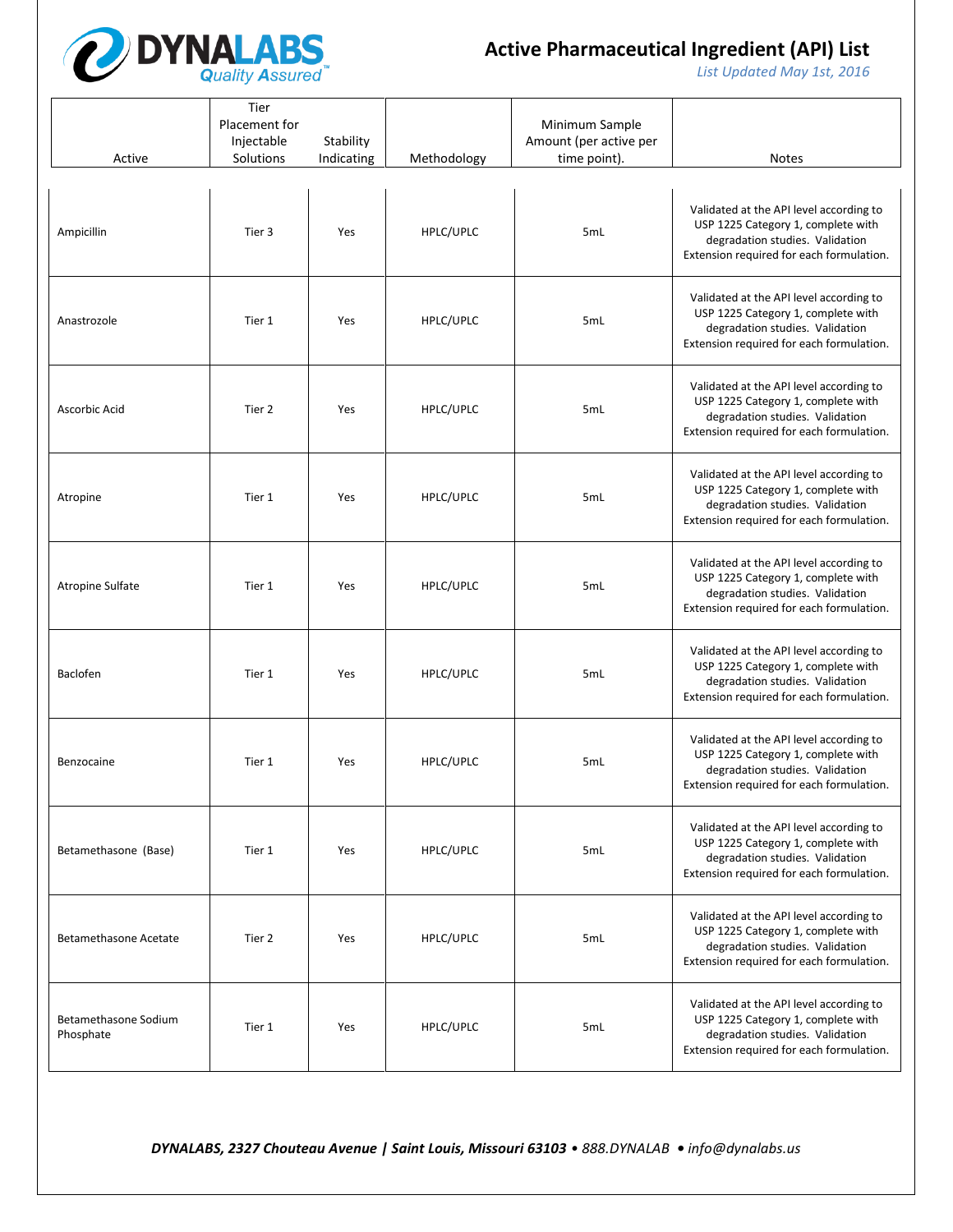

*List Updated May 1st, 2016*

| Active                     | Tier<br>Placement for<br>Injectable<br>Solutions | Stability<br>Indicating | Methodology | Minimum Sample<br>Amount (per active per<br>time point). | <b>Notes</b>                                                                                                                                                 |
|----------------------------|--------------------------------------------------|-------------------------|-------------|----------------------------------------------------------|--------------------------------------------------------------------------------------------------------------------------------------------------------------|
| <b>Biotin</b>              | Tier 1                                           | Yes                     | HPLC/UPLC   | 5mL                                                      | Validated at the API level according to<br>USP 1225 Category 1, complete with<br>degradation studies. Validation<br>Extension required for each formulation. |
| Budesonide                 | Tier 2                                           | No                      | HPLC/UPLC   | 5mL                                                      | Time Studies will be potency over time.<br>Method linearity, accuracy and precision<br>verified. Degradation studies not<br>performed.                       |
| <b>Bumetanide</b>          | Tier 1                                           | No                      | HPLC/UPLC   | 5mL                                                      | Time Studies will be potency over time.<br>Method linearity, accuracy and precision<br>verified. Degradation studies not<br>performed.                       |
| <b>Bupivacaine</b>         | Tier 1                                           | Yes                     | HPLC/UPLC   | 5mL                                                      | Validated at the API level according to<br>USP 1225 Category 1, complete with<br>degradation studies. Validation<br>Extension required for each formulation. |
| <b>Bupivacaine HCL</b>     | Tier 1                                           | Yes                     | HPLC/UPLC   | 5mL                                                      | Validated at the API level according to<br>USP 1225 Category 1, complete with<br>degradation studies. Validation<br>Extension required for each formulation. |
| Buprenorphine              | Tier 2                                           | Yes                     | HPLC/UPLC   | 5mL                                                      | Validated at the API level according to<br>USP 1225 Category 1, complete with<br>degradation studies. Validation<br>Extension required for each formulation. |
| <b>Buprenorphine HCL</b>   | Tier 2                                           | Yes                     | HPLC/UPLC   | 5mL                                                      | Validated at the API level according to<br>USP 1225 Category 1, complete with<br>degradation studies. Validation<br>Extension required for each formulation. |
| Caffeine                   | Tier 1                                           | Yes                     | HPLC/UPLC   | 5mL                                                      | Validated at the API level according to<br>USP 1225 Category 1, complete with<br>degradation studies. Validation<br>Extension required for each formulation. |
| Caffeine Citrate           | Tier 1                                           | No                      | HPLC/UPLC   | 5mL                                                      | Time Studies will be potency over time.<br>Method linearity, accuracy and precision<br>verified. Degradation studies not<br>performed.                       |
| Calcium Chloride Dihydrate | Tier 3                                           | No                      | IC          | IC                                                       | Time Studies will be potency over time.<br>Method linearity, accuracy and precision<br>verified. Degradation studies not<br>performed.                       |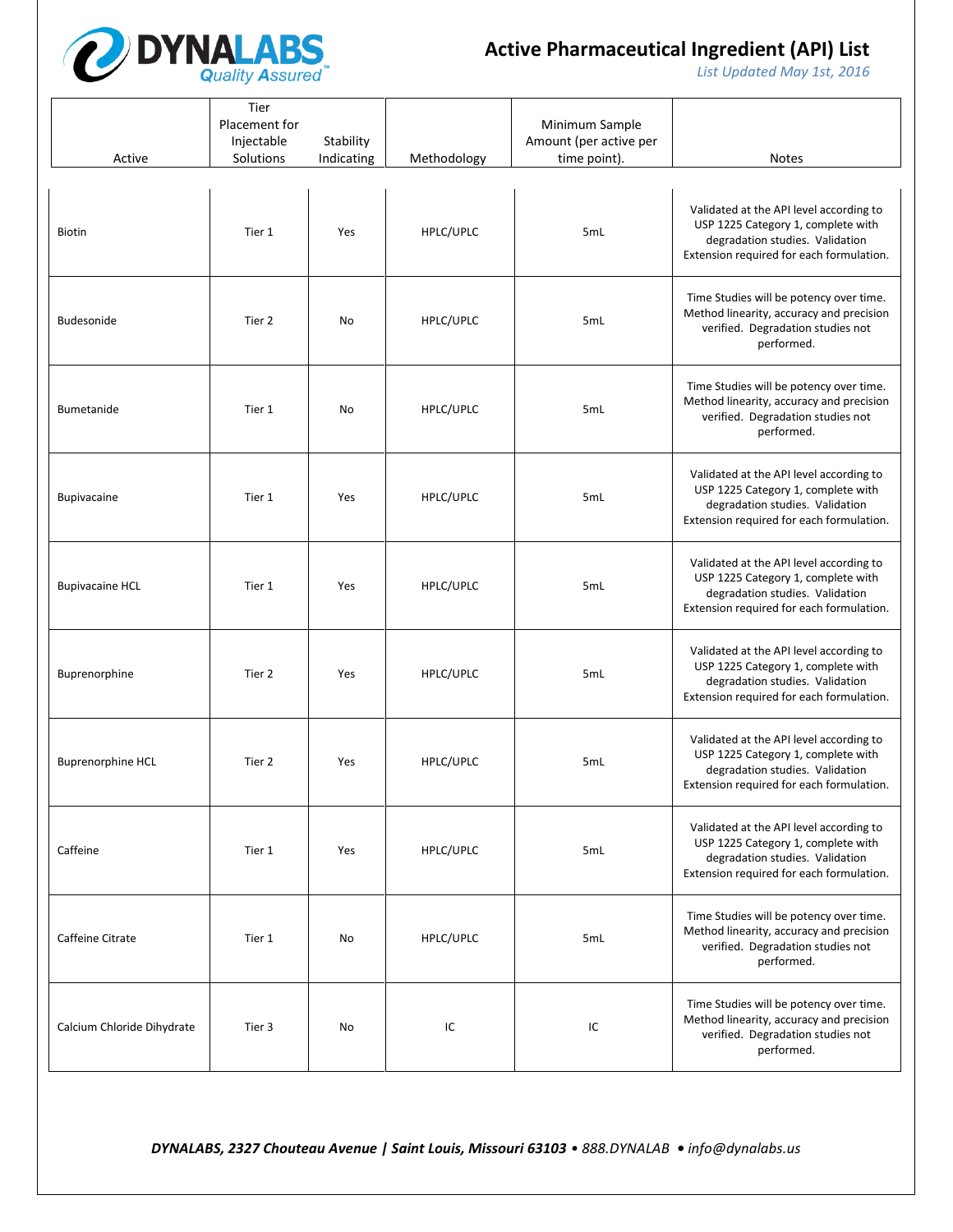

*List Updated May 1st, 2016*

| Active             | Tier<br>Placement for<br>Injectable<br>Solutions | Stability<br>Indicating | Methodology | Minimum Sample<br>Amount (per active per<br>time point). | <b>Notes</b>                                                                                                                                                 |
|--------------------|--------------------------------------------------|-------------------------|-------------|----------------------------------------------------------|--------------------------------------------------------------------------------------------------------------------------------------------------------------|
| Calcium Citrate    | Tier 2                                           | No                      | HPLC/UPLC   | 5mL                                                      | Time Studies will be potency over time.<br>Method linearity, accuracy and precision<br>verified. Degradation studies not<br>performed.                       |
| Calcium Gluconate  | Tier 3                                           | No                      | IC          | IC                                                       | Time Studies will be potency over time.<br>Method linearity, accuracy and precision<br>verified. Degradation studies not<br>performed.                       |
| Carbamazepine      | Tier 1                                           | Yes                     | HPLC/UPLC   | 5mL                                                      | Validated at the API level according to<br>USP 1225 Category 1, complete with<br>degradation studies. Validation<br>Extension required for each formulation. |
| Cefazolin          | Tier 1                                           | Yes                     | HPLC/UPLC   | 5mL                                                      | Validated at the API level according to<br>USP 1225 Category 1, complete with<br>degradation studies. Validation<br>Extension required for each formulation. |
| Cefazolin Sodium   | Tier 1                                           | Yes                     | HPLC/UPLC   | 5mL                                                      | Validated at the API level according to<br>USP 1225 Category 1, complete with<br>degradation studies. Validation<br>Extension required for each formulation. |
| Cefepime           | Tier 1                                           | No                      | HPLC/UPLC   | 5mL                                                      | Time Studies will be potency over time.<br>Method linearity, accuracy and precision<br>verified. Degradation studies not<br>performed.                       |
| Ceftazidime        | Tier 2                                           | Yes                     | HPLC/UPLC   | 5mL                                                      | Validated at the API level according to<br>USP 1225 Category 1, complete with<br>degradation studies. Validation<br>Extension required for each formulation. |
| Ceftriaxone        | Tier 3                                           | No                      | HPLC/UPLC   | 5mL                                                      | Time Studies will be potency over time.<br>Method linearity, accuracy and precision<br>verified. Degradation studies not<br>performed.                       |
| Ceftriaxone Sodium | Tier 3                                           | <b>No</b>               | HPLC/UPLC   | 5mL                                                      | Time Studies will be potency over time.<br>Method linearity, accuracy and precision<br>verified. Degradation studies not<br>performed.                       |
| Cefuroxime         | Tier 1                                           | Yes                     | HPLC/UPLC   | 5mL                                                      | Validated at the API level according to<br>USP 1225 Category 1, complete with<br>degradation studies. Validation<br>Extension required for each formulation. |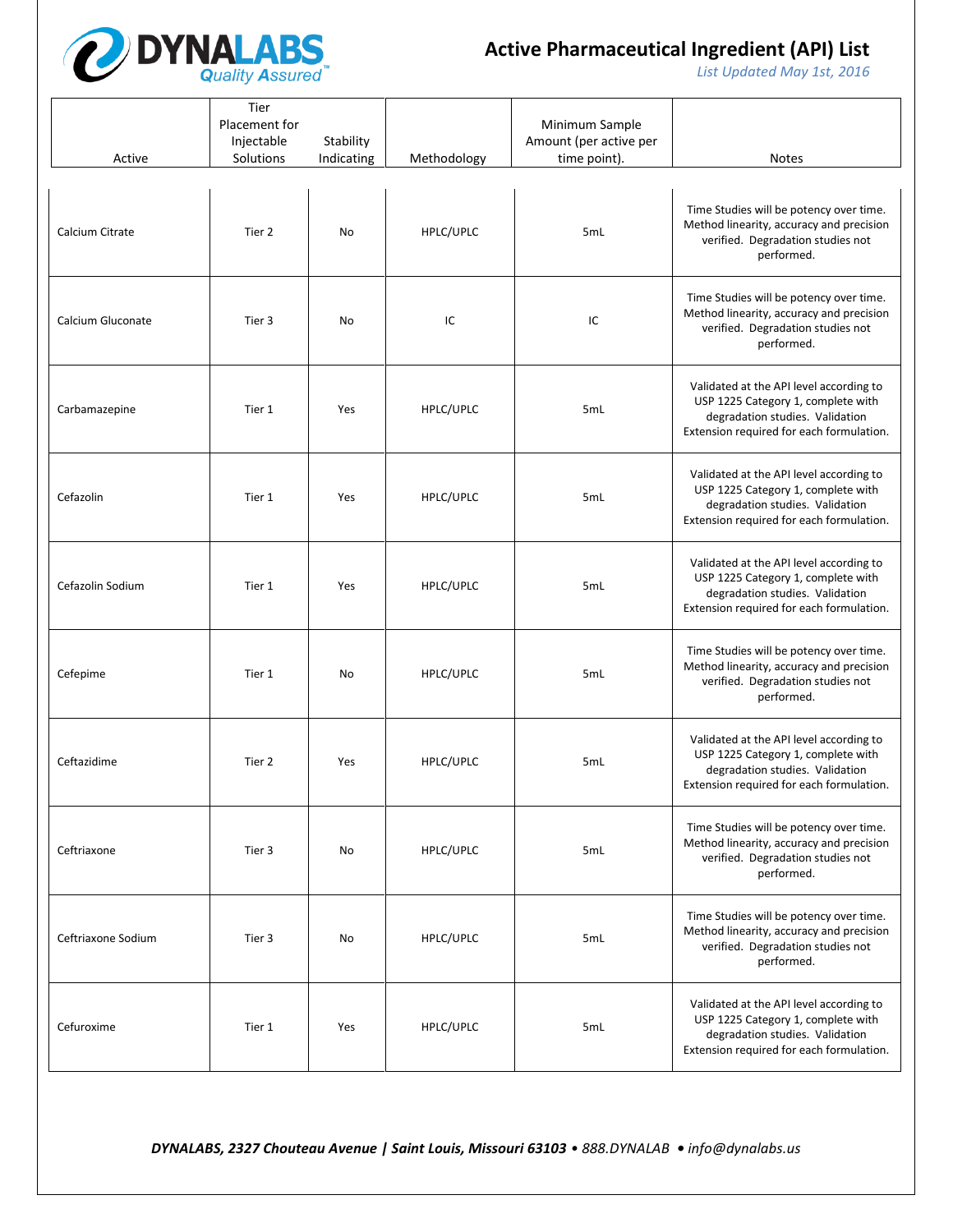

*List Updated May 1st, 2016*

| Active                | Tier<br>Placement for<br>Injectable<br>Solutions | Stability<br>Indicating | Methodology | Minimum Sample<br>Amount (per active per<br>time point). | <b>Notes</b>                                                                                                                                                 |
|-----------------------|--------------------------------------------------|-------------------------|-------------|----------------------------------------------------------|--------------------------------------------------------------------------------------------------------------------------------------------------------------|
| Cefuroxime Sodium     | Tier 1                                           | Yes                     | HPLC/UPLC   | 5mL                                                      | Validated at the API level according to<br>USP 1225 Category 1, complete with<br>degradation studies. Validation<br>Extension required for each formulation. |
| Ciprofloxacin         | Tier 1                                           | Yes                     | HPLC/UPLC   | 5mL                                                      | Validated at the API level according to<br>USP 1225 Category 1, complete with<br>degradation studies. Validation<br>Extension required for each formulation. |
| Ciprofloxacin HCL     | Tier 1                                           | Yes                     | HPLC/UPLC   | 5mL                                                      | Validated at the API level according to<br>USP 1225 Category 1, complete with<br>degradation studies. Validation<br>Extension required for each formulation. |
| Clenbuterol           | Tier 2                                           | No                      | UV          | 5mL                                                      | Formulation cannot contain<br>Preservatives, Flavorings, Dyes, and<br>cannot be multi-active. Formula review<br>may be required.                             |
| Clindamycin           | Tier 1                                           | Yes                     | HPLC/UPLC   | 5mL                                                      | Validated at the API level according to<br>USP 1225 Category 1, complete with<br>degradation studies. Validation<br>Extension required for each formulation. |
| Clindamycin HCl       | Tier 2                                           | No                      | HPLC/UPLC   | 5mL                                                      | Time Studies will be potency over time.<br>Method linearity, accuracy and precision<br>verified. Degradation studies not<br>performed.                       |
| Clindamycin Phosphate | Tier 1                                           | Yes                     | HPLC/UPLC   | 5mL                                                      | Validated at the API level according to<br>USP 1225 Category 1, complete with<br>degradation studies. Validation<br>Extension required for each formulation. |
| Clonidine             | Tier 1                                           | Yes                     | HPLC/UPLC   | 5mL                                                      | Validated at the API level according to<br>USP 1225 Category 1, complete with<br>degradation studies. Validation<br>Extension required for each formulation. |
| Clonidine HCL         | Tier 1                                           | Yes                     | HPLC/UPLC   | 5mL                                                      | Validated at the API level according to<br>USP 1225 Category 1, complete with<br>degradation studies. Validation<br>Extension required for each formulation. |
| Colchicine            | Tier 2                                           | No                      | UV          | 5mL                                                      | Formulation cannot contain<br>Preservatives, Flavorings, Dyes, and<br>cannot be multi-active. Formula review<br>may be required.                             |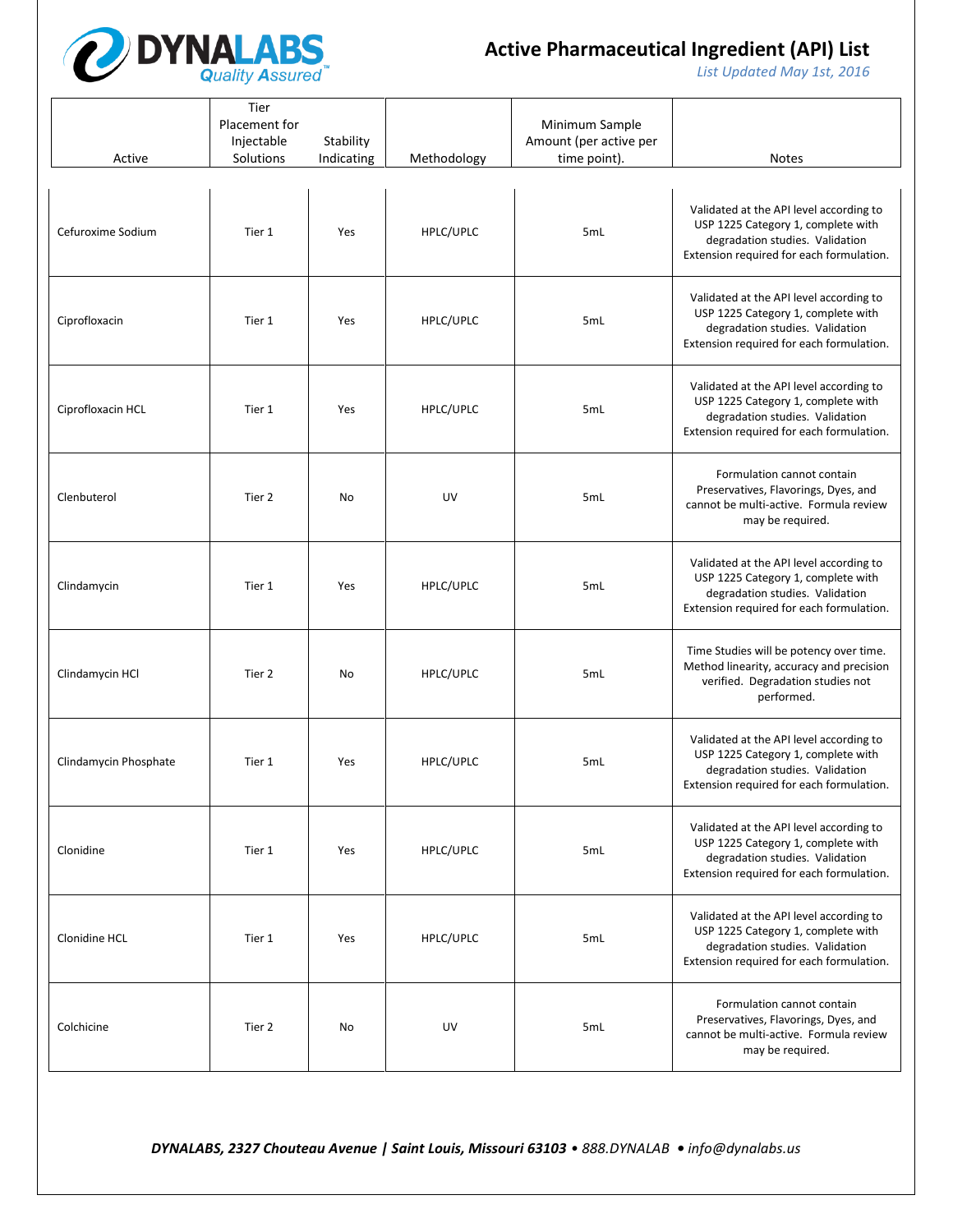

*List Updated May 1st, 2016*

| Active                            | Tier<br>Placement for<br>Injectable<br>Solutions | Stability<br>Indicating | Methodology | Minimum Sample<br>Amount (per active per<br>time point). | <b>Notes</b>                                                                                                                                                 |
|-----------------------------------|--------------------------------------------------|-------------------------|-------------|----------------------------------------------------------|--------------------------------------------------------------------------------------------------------------------------------------------------------------|
| Cromolyn                          | Tier 2                                           | No                      | UV          | 5mL                                                      | Formulation cannot contain<br>Preservatives, Flavorings, Dyes, and<br>cannot be multi-active. Formula review<br>may be required.                             |
| Cyanocobalamin                    | Tier 1                                           | Yes                     | HPLC/UPLC   | 5mL                                                      | Validated at the API level according to<br>USP 1225 Category 1, complete with<br>degradation studies. Validation<br>Extension required for each formulation. |
| Cyclobenzaprine                   | Tier 1                                           | Yes                     | HPLC/UPLC   | 5mL                                                      | Validated at the API level according to<br>USP 1225 Category 1, complete with<br>degradation studies. Validation<br>Extension required for each formulation. |
| Cyclobenzaprine HCL               | Tier 1                                           | Yes                     | HPLC/UPLC   | 5mL                                                      | Validated at the API level according to<br>USP 1225 Category 1, complete with<br>degradation studies. Validation<br>Extension required for each formulation. |
| Cyclopentolate                    | Tier 1                                           | Yes                     | HPLC/UPLC   | 5mL                                                      | Validated at the API level according to<br>USP 1225 Category 1, complete with<br>degradation studies. Validation<br>Extension required for each formulation. |
| Dehydroepianodrosterone<br>(DHEA) | Tier 1                                           | Yes                     | HPLC/UPLC   | 5mL                                                      | Validated at the API level according to<br>USP 1225 Category 1, complete with<br>degradation studies. Validation<br>Extension required for each formulation. |
| Dexamethasone Acetate             | Tier 2                                           | Yes                     | HPLC/UPLC   | 5mL                                                      | Validated at the API level according to<br>USP 1225 Category 1, complete with<br>degradation studies. Validation<br>Extension required for each formulation. |
| Dexamethasone Phosphate           | Tier 1                                           | Yes                     | HPLC/UPLC   | 5mL                                                      | Validated at the API level according to<br>USP 1225 Category 1, complete with<br>degradation studies. Validation<br>Extension required for each formulation. |
| Dexamethasone Sodium<br>Phosphate | Tier 1                                           | Yes                     | HPLC/UPLC   | 5mL                                                      | Validated at the API level according to<br>USP 1225 Category 1, complete with<br>degradation studies. Validation<br>Extension required for each formulation. |
| Dexmedetomidine<br>(Precedex)     | Tier 2                                           | Yes                     | HPLC/UPLC   | 5mL                                                      | Validated at the API level according to<br>USP 1225 Category 1, complete with<br>degradation studies. Validation<br>Extension required for each formulation. |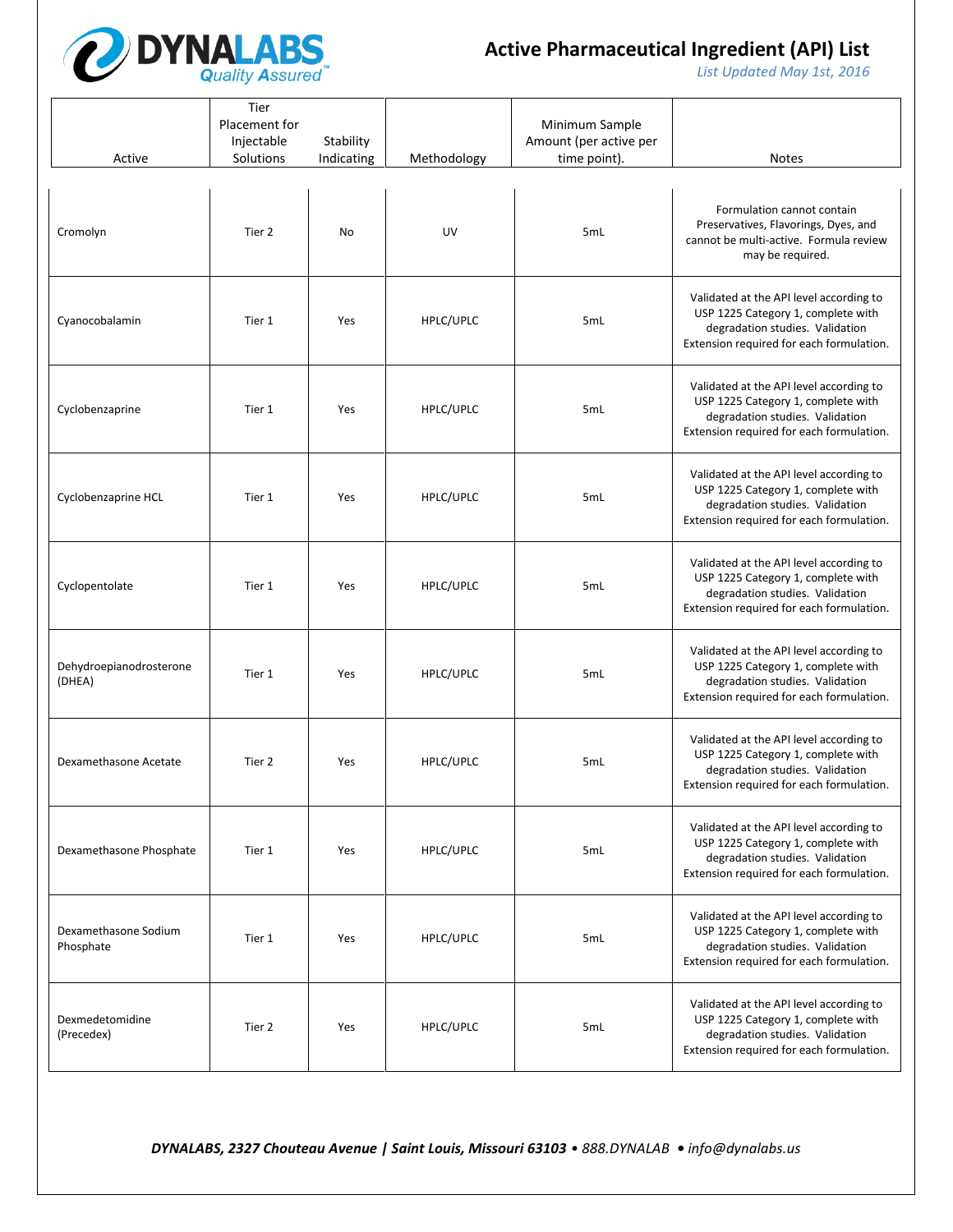

*List Updated May 1st, 2016*

| Active                           | Tier<br>Placement for<br>Injectable<br>Solutions | Stability<br>Indicating | Methodology | Minimum Sample<br>Amount (per active per<br>time point). | <b>Notes</b>                                                                                                                                                 |
|----------------------------------|--------------------------------------------------|-------------------------|-------------|----------------------------------------------------------|--------------------------------------------------------------------------------------------------------------------------------------------------------------|
| Dextromethorphan<br>Hydrobromide | Tier 2                                           | Yes                     | HPLC/UPLC   | 5mL                                                      | Validated at the API level according to<br>USP 1225 Category 1, complete with<br>degradation studies. Validation<br>Extension required for each formulation. |
| Diazepam                         | Tier 1                                           | Yes                     | HPLC/UPLC   | 5mL                                                      | Validated at the API level according to<br>USP 1225 Category 1, complete with<br>degradation studies. Validation<br>Extension required for each formulation. |
| Diclofenac                       | Tier 1                                           | Yes                     | HPLC/UPLC   | 5mL                                                      | Validated at the API level according to<br>USP 1225 Category 1, complete with<br>degradation studies. Validation<br>Extension required for each formulation. |
| Diclofenac Potassium             | Tier 1                                           | Yes                     | HPLC/UPLC   | 5mL                                                      | Validated at the API level according to<br>USP 1225 Category 1, complete with<br>degradation studies. Validation<br>Extension required for each formulation. |
| Diclofenac Sodium                | Tier 1                                           | Yes                     | HPLC/UPLC   | 5mL                                                      | Validated at the API level according to<br>USP 1225 Category 1, complete with<br>degradation studies. Validation<br>Extension required for each formulation. |
| Diltiazem                        | Tier 1                                           | Yes                     | HPLC/UPLC   | 5mL                                                      | Validated at the API level according to<br>USP 1225 Category 1, complete with<br>degradation studies. Validation<br>Extension required for each formulation. |
| Diltiazem HCL                    | Tier 1                                           | Yes                     | HPLC/UPLC   | 5mL                                                      | Validated at the API level according to<br>USP 1225 Category 1, complete with<br>degradation studies. Validation<br>Extension required for each formulation. |
| Diphenhydramine                  | Tier 2                                           | No                      | HPLC/UPLC   | 5mL                                                      | Time Studies will be potency over time.<br>Method linearity, accuracy and precision<br>verified. Degradation studies not<br>performed.                       |
| Dipyridamole                     | Tier 1                                           | Yes                     | HPLC/UPLC   | 5mL                                                      | Validated at the API level according to<br>USP 1225 Category 1, complete with<br>degradation studies. Validation<br>Extension required for each formulation. |
| Dobutamine                       | Tier 1                                           | Yes                     | HPLC/UPLC   | 5mL                                                      | Validated at the API level according to<br>USP 1225 Category 1, complete with<br>degradation studies. Validation<br>Extension required for each formulation. |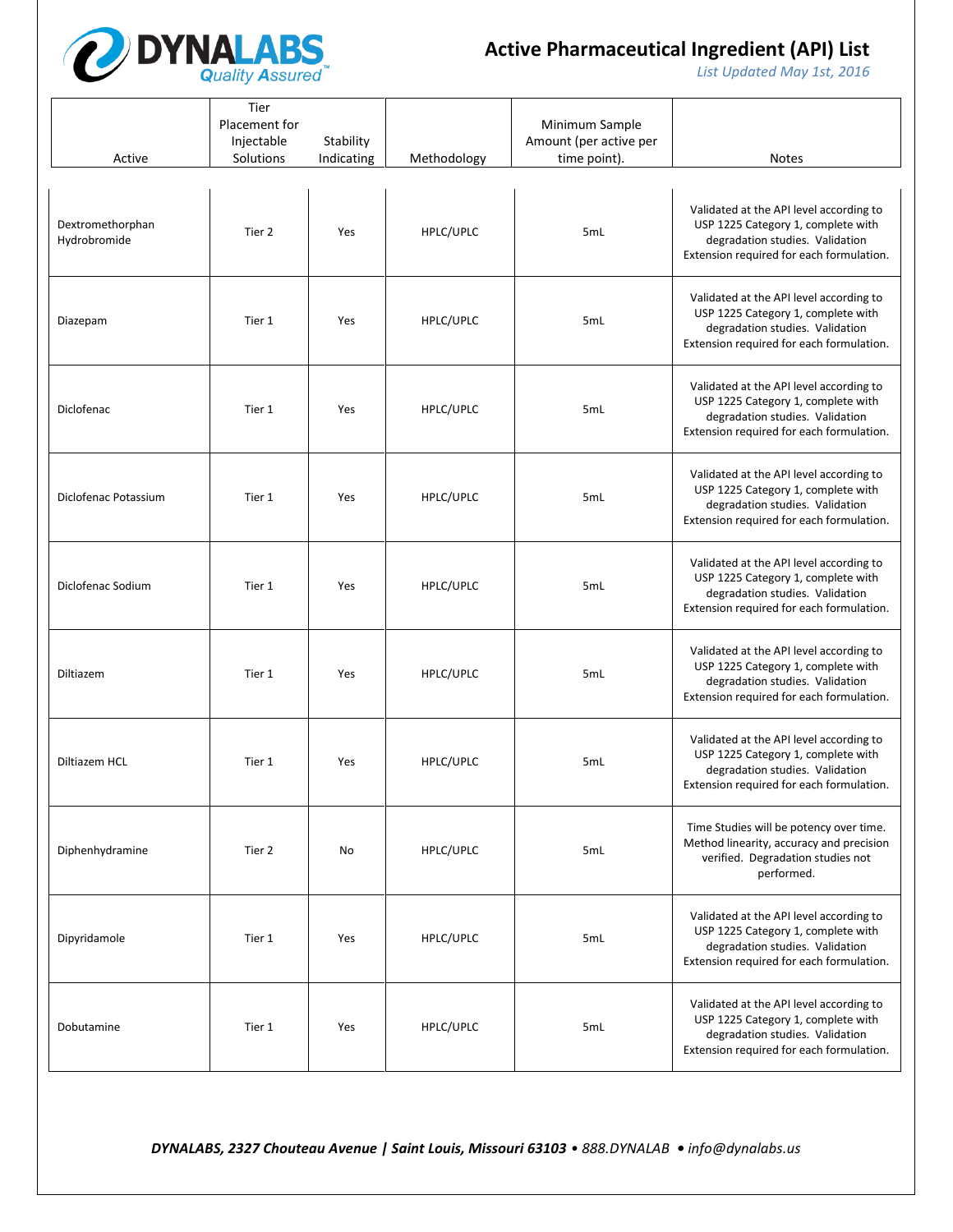

*List Updated May 1st, 2016*

| Active                   | Tier<br>Placement for<br>Injectable<br>Solutions | Stability<br>Indicating | Methodology | Minimum Sample<br>Amount (per active per<br>time point). | <b>Notes</b>                                                                                                                                                 |
|--------------------------|--------------------------------------------------|-------------------------|-------------|----------------------------------------------------------|--------------------------------------------------------------------------------------------------------------------------------------------------------------|
| Dopamine                 | Tier 1                                           | Yes                     | HPLC/UPLC   | 5mL                                                      | Validated at the API level according to<br>USP 1225 Category 1, complete with<br>degradation studies. Validation<br>Extension required for each formulation. |
| Dopamine HCL             | Tier 1                                           | Yes                     | HPLC/UPLC   | 5mL                                                      | Validated at the API level according to<br>USP 1225 Category 1, complete with<br>degradation studies. Validation<br>Extension required for each formulation. |
| Doxepin                  | Tier 2                                           | Yes                     | HPLC/UPLC   | 5mL                                                      | Validated at the API level according to<br>USP 1225 Category 1, complete with<br>degradation studies. Validation<br>Extension required for each formulation. |
| Doxepin HCL              | Tier 2                                           | Yes                     | HPLC/UPLC   | 5mL                                                      | Validated at the API level according to<br>USP 1225 Category 1, complete with<br>degradation studies. Validation<br>Extension required for each formulation. |
| Droperidol               | Tier 1                                           | Yes                     | HPLC/UPLC   | 5 <sub>mL</sub>                                          | Validated at the API level according to<br>USP 1225 Category 1, complete with<br>degradation studies. Validation<br>Extension required for each formulation. |
| Edetate Calcium Disodium | Tier 2                                           | No                      | Titration   | Titration                                                | Multi-actives and excipients may deem<br>sample untestable. Formula review may<br>be required.                                                               |
| <b>Edetate Disodium</b>  | Tier 2                                           | No                      | Titration   | Titration                                                | Multi-actives and excipients may deem<br>sample untestable. Formula review may<br>be required.                                                               |
| Ephedrine                | Tier 1                                           | Yes                     | HPLC/UPLC   | 5mL                                                      | Validated at the API level according to<br>USP 1225 Category 1, complete with<br>degradation studies. Validation<br>Extension required for each formulation. |
| Ephedrine HCL            | Tier 1                                           | Yes                     | HPLC/UPLC   | 5mL                                                      | Validated at the API level according to<br>USP 1225 Category 1, complete with<br>degradation studies. Validation<br>Extension required for each formulation. |
| Ephedrine Sulfate        | Tier 1                                           | Yes                     | HPLC/UPLC   | 5mL                                                      | Validated at the API level according to<br>USP 1225 Category 1, complete with<br>degradation studies. Validation<br>Extension required for each formulation. |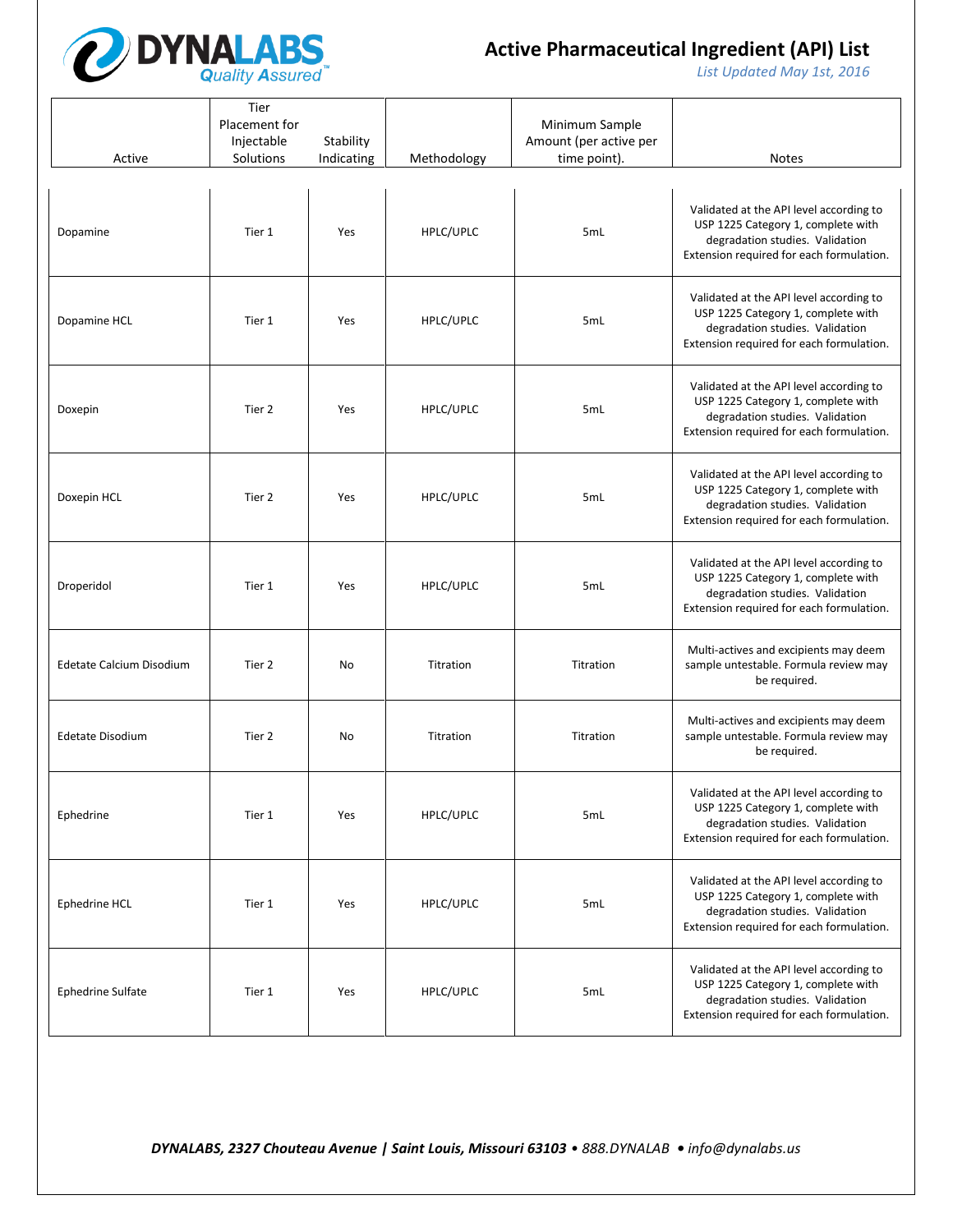

*List Updated May 1st, 2016*

| Active                     | Tier<br>Placement for<br>Injectable<br>Solutions | Stability<br>Indicating | Methodology | Minimum Sample<br>Amount (per active per<br>time point). | <b>Notes</b>                                                                                                                                                 |
|----------------------------|--------------------------------------------------|-------------------------|-------------|----------------------------------------------------------|--------------------------------------------------------------------------------------------------------------------------------------------------------------|
| Epinephrine                | Tier 1                                           | Yes                     | HPLC/UPLC   | 5mL                                                      | Validated at the API level according to<br>USP 1225 Category 1, complete with<br>degradation studies. Validation<br>Extension required for each formulation. |
| Epinephrine Bitartrate     | Tier 1                                           | Yes                     | HPLC/UPLC   | 5mL                                                      | Validated at the API level according to<br>USP 1225 Category 1, complete with<br>degradation studies. Validation<br>Extension required for each formulation. |
| Epinephrine HCL            | Tier 1                                           | Yes                     | HPLC/UPLC   | 5mL                                                      | Validated at the API level according to<br>USP 1225 Category 1, complete with<br>degradation studies. Validation<br>Extension required for each formulation. |
| Estradiol                  | Tier 1                                           | Yes                     | HPLC/UPLC   | 5mL                                                      | Validated at the API level according to<br>USP 1225 Category 1, complete with<br>degradation studies. Validation<br>Extension required for each formulation. |
| <b>Estradiol Cypionate</b> | Tier 2                                           | No                      | HPLC/UPLC   | 5mL                                                      | Time Studies will be potency over time.<br>Method linearity, accuracy and precision<br>verified. Degradation studies not<br>performed.                       |
| <b>Estradiol Valerate</b>  | Tier 2                                           | No                      | HPLC/UPLC   | 5mL                                                      | Time Studies will be potency over time.<br>Method linearity, accuracy and precision<br>verified. Degradation studies not<br>performed.                       |
| Estriol                    | Tier 1                                           | Yes                     | HPLC/UPLC   | 5mL                                                      | Validated at the API level according to<br>USP 1225 Category 1, complete with<br>degradation studies. Validation<br>Extension required for each formulation. |
| Estrone                    | Tier 1                                           | Yes                     | HPLC/UPLC   | 5mL                                                      | Validated at the API level according to<br>USP 1225 Category 1, complete with<br>degradation studies. Validation<br>Extension required for each formulation. |
| Etomidate                  | Tier 2                                           | Yes                     | HPLC/UPLC   | 5mL                                                      | Validated at the API level according to<br>USP 1225 Category 1, complete with<br>degradation studies. Validation<br>Extension required for each formulation. |
| Fentanyl                   | Tier 1                                           | Yes                     | HPLC/UPLC   | 5mL                                                      | Validated at the API level according to<br>USP 1225 Category 1, complete with<br>degradation studies. Validation<br>Extension required for each formulation. |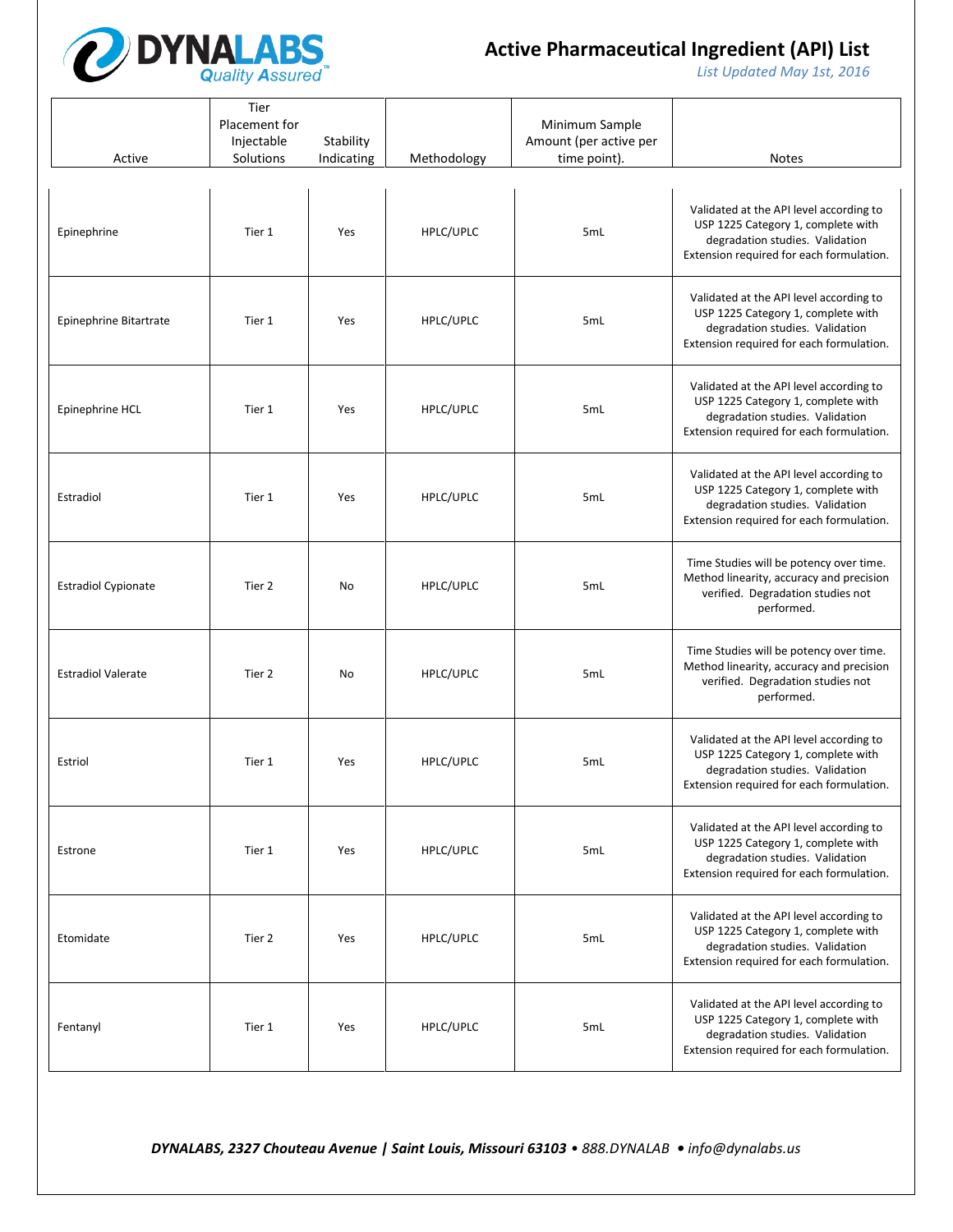

*List Updated May 1st, 2016*

| Active                    | Tier<br>Placement for<br>Injectable<br>Solutions | Stability<br>Indicating | Methodology | Minimum Sample<br>Amount (per active per<br>time point). | <b>Notes</b>                                                                                                                                                 |
|---------------------------|--------------------------------------------------|-------------------------|-------------|----------------------------------------------------------|--------------------------------------------------------------------------------------------------------------------------------------------------------------|
| Fentanyl Citrate          | Tier 1                                           | Yes                     | HPLC/UPLC   | 5mL                                                      | Validated at the API level according to<br>USP 1225 Category 1, complete with<br>degradation studies. Validation<br>Extension required for each formulation. |
| Finasteride               | Tier 1                                           | Yes                     | HPLC/UPLC   | 5mL                                                      | Validated at the API level according to<br>USP 1225 Category 1, complete with<br>degradation studies. Validation<br>Extension required for each formulation. |
| Fluconazole               | Tier 2                                           | No                      | UV          | 5mL                                                      | Formulation cannot contain<br>Preservatives, Flavorings, Dyes, and<br>cannot be multi-active. Formula review<br>may be required.                             |
| Fluorouracil (See 5-FU)   | Tier 2                                           | No                      | HPLC/UPLC   | 5mL                                                      | Time Studies will be potency over time.<br>Method linearity, accuracy and precision<br>verified. Degradation studies not<br>performed.                       |
| Flurbiprofen              | Tier 1                                           | Yes                     | HPLC/UPLC   | 5mL                                                      | Validated at the API level according to<br>USP 1225 Category 1, complete with<br>degradation studies. Validation<br>Extension required for each formulation. |
| <b>Folic Acid</b>         | Tier 2                                           | No                      | HPLC/UPLC   | 5mL                                                      | Time Studies will be potency over time.<br>Method linearity, accuracy and precision<br>verified. Degradation studies not<br>performed.                       |
| Furosemide                | Tier 2                                           | Yes                     | HPLC/UPLC   | 5mL                                                      | Validated at the API level according to<br>USP 1225 Category 1, complete with<br>degradation studies. Validation<br>Extension required for each formulation. |
| Gabapentin                | Tier 1                                           | Yes                     | HPLC/UPLC   | 5mL                                                      | Validated at the API level according to<br>USP 1225 Category 1, complete with<br>degradation studies. Validation<br>Extension required for each formulation. |
| Gentamicin                | Tier 3                                           | Yes                     | HPLC/UPLC   | 5mL                                                      | Validated at the API level according to<br>USP 1225 Category 1, complete with<br>degradation studies. Validation<br>Extension required for each formulation. |
| <b>Gentamicin Sulfate</b> | Tier 3                                           | Yes                     | HPLC/UPLC   | 5mL                                                      | Validated at the API level according to<br>USP 1225 Category 1, complete with<br>degradation studies. Validation<br>Extension required for each formulation. |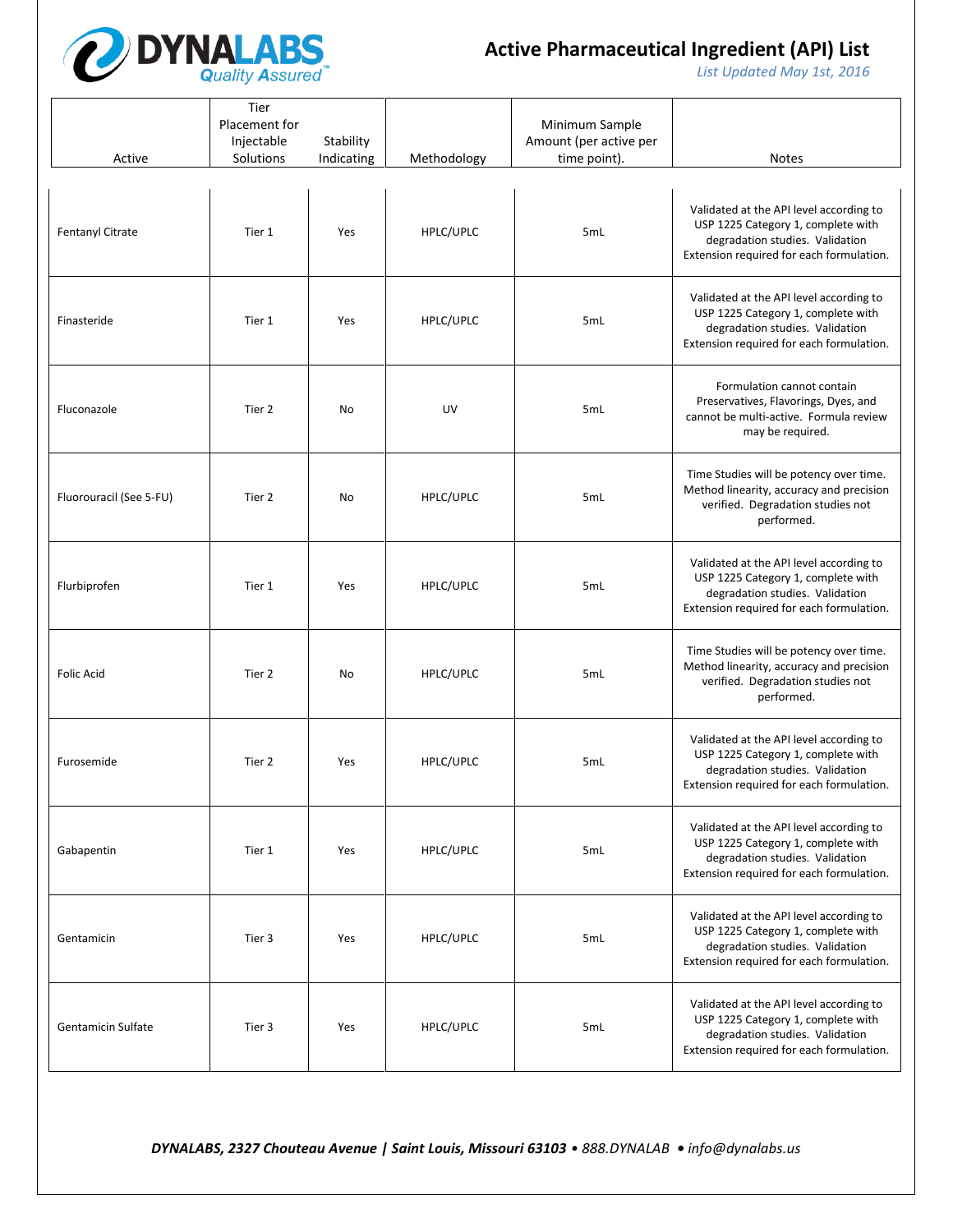

*List Updated May 1st, 2016*

| Active                             | Tier<br>Placement for<br>Injectable<br>Solutions | Stability<br>Indicating | Methodology | Minimum Sample<br>Amount (per active per<br>time point). | <b>Notes</b>                                                                                                                                                 |
|------------------------------------|--------------------------------------------------|-------------------------|-------------|----------------------------------------------------------|--------------------------------------------------------------------------------------------------------------------------------------------------------------|
| <b>Glutathione Reduced</b>         | Tier 2                                           | Yes                     | HPLC/UPLC   | 5mL                                                      | Validated at the API level according to<br>USP 1225 Category 1, complete with<br>degradation studies. Validation<br>Extension required for each formulation. |
| Glycopyrrolate                     | Tier 1                                           | Yes                     | HPLC/UPLC   | 5mL                                                      | Validated at the API level according to<br>USP 1225 Category 1, complete with<br>degradation studies. Validation<br>Extension required for each formulation. |
| Guaifenesin                        | Tier 1                                           | Yes                     | HPLC/UPLC   | 5mL                                                      | Validated at the API level according to<br>USP 1225 Category 1, complete with<br>degradation studies. Validation<br>Extension required for each formulation. |
| <b>Hyaluronic Acid</b>             | Tier 3                                           | No                      | UV          | 5mL                                                      | Formulation cannot contain<br>Preservatives, Flavorings, Dyes, and<br>cannot be multi-active. Formula review<br>may be required.                             |
| Hydrocortisone                     | Tier 1                                           | Yes                     | HPLC/UPLC   | 5mL                                                      | Validated at the API level according to<br>USP 1225 Category 1, complete with<br>degradation studies. Validation<br>Extension required for each formulation. |
| Hydrocortisone Acetate             | Tier 1                                           | Yes                     | HPLC/UPLC   | 5mL                                                      | Validated at the API level according to<br>USP 1225 Category 1, complete with<br>degradation studies. Validation<br>Extension required for each formulation. |
| Hydrocortisone Sodium<br>Phosphate | Tier 1                                           | No                      | HPLC/UPLC   | 5 <sub>mL</sub>                                          | Time Studies will be potency over time.<br>Method linearity, accuracy and precision<br>verified. Degradation studies not<br>performed.                       |
| Hydrocortisone Succinate           | Tier 1                                           | No                      | HPLC/UPLC   | 5 <sub>mL</sub>                                          | Time Studies will be potency over time.<br>Method linearity, accuracy and precision<br>verified. Degradation studies not<br>performed.                       |
| Hydromorphone                      | Tier 1                                           | Yes                     | HPLC/UPLC   | 5mL                                                      | Validated at the API level according to<br>USP 1225 Category 1, complete with<br>degradation studies. Validation<br>Extension required for each formulation. |
| Hydromorphone HCL                  | Tier 1                                           | Yes                     | HPLC/UPLC   | 5mL                                                      | Validated at the API level according to<br>USP 1225 Category 1, complete with<br>degradation studies. Validation<br>Extension required for each formulation. |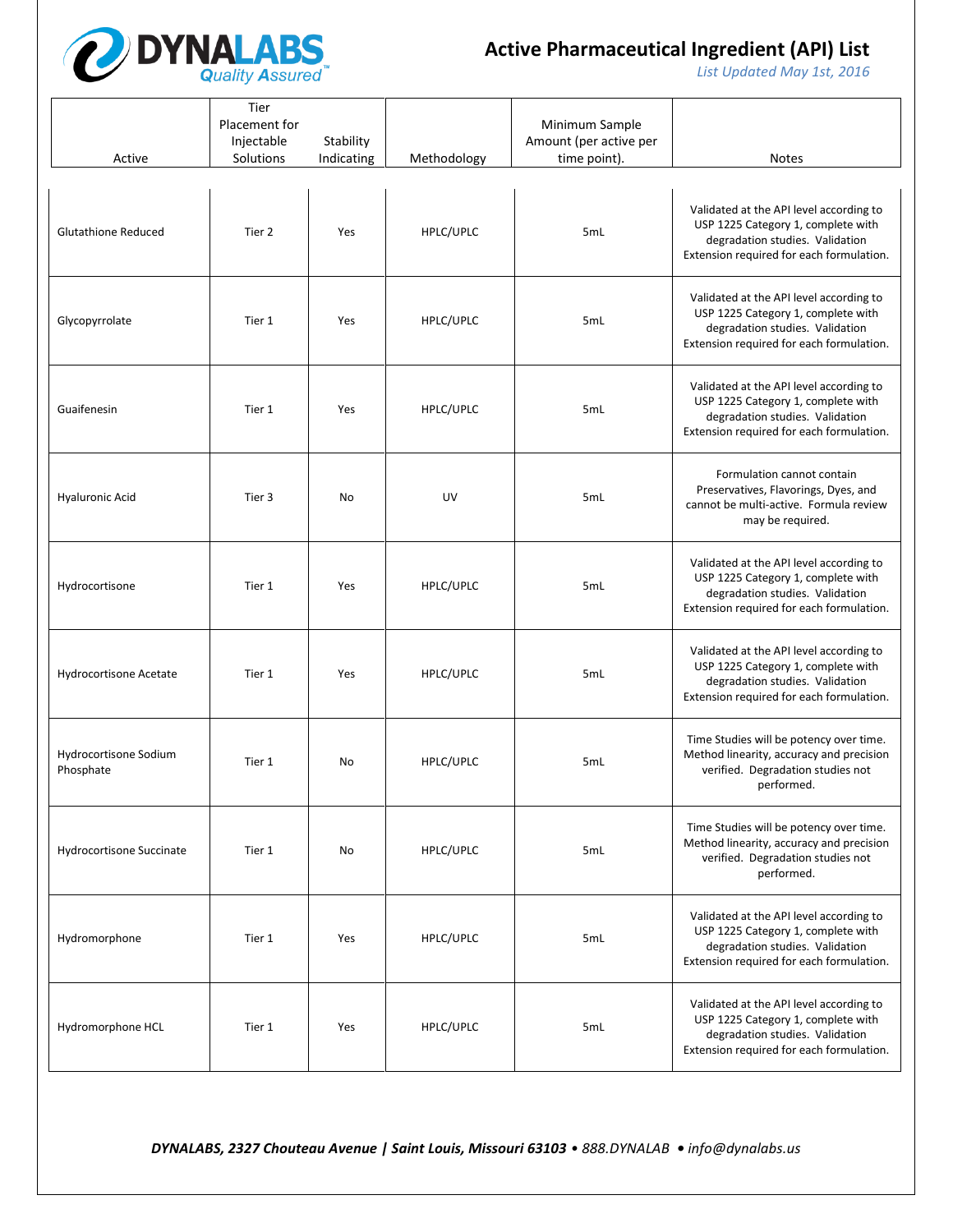

*List Updated May 1st, 2016*

| Active                          | Tier<br>Placement for<br>Injectable<br>Solutions | Stability<br>Indicating | Methodology | Minimum Sample<br>Amount (per active per<br>time point). | <b>Notes</b>                                                                                                                                                 |
|---------------------------------|--------------------------------------------------|-------------------------|-------------|----------------------------------------------------------|--------------------------------------------------------------------------------------------------------------------------------------------------------------|
| Hydroxocobalamin                | Tier 1                                           | Yes                     | HPLC/UPLC   | 5mL                                                      | Validated at the API level according to<br>USP 1225 Category 1, complete with<br>degradation studies. Validation<br>Extension required for each formulation. |
| Hydroxocobalamin HCL            | Tier 1                                           | Yes                     | HPLC/UPLC   | 5mL                                                      | Validated at the API level according to<br>USP 1225 Category 1, complete with<br>degradation studies. Validation<br>Extension required for each formulation. |
| Hydroxyprogesterone<br>Caproate | Tier 1                                           | Yes                     | HPLC/UPLC   | 5mL                                                      | Validated at the API level according to<br>USP 1225 Category 1, complete with<br>degradation studies. Validation<br>Extension required for each formulation. |
| Ibuprofen                       | Tier 1                                           | Yes                     | HPLC/UPLC   | 5mL                                                      | Validated at the API level according to<br>USP 1225 Category 1, complete with<br>degradation studies. Validation<br>Extension required for each formulation. |
| Indocyanine green               | Tier 2                                           | No                      | UV          | 5mL                                                      | Formulation cannot contain<br>Preservatives, Flavorings, Dyes, and<br>cannot be multi-active. Formula review<br>may be required.                             |
| Iohexol                         | Tier 2                                           | No                      | HPLC/UPLC   | 5mL                                                      | Time Studies will be potency over time.<br>Method linearity, accuracy and precision<br>verified. Degradation studies not<br>performed.                       |
| Ipratropium Bromide             | Tier 2                                           | No                      | UV          | 5mL                                                      | Formulation cannot contain<br>Preservatives, Flavorings, Dyes, and<br>cannot be multi-active. Formula review<br>may be required.                             |
| Itraconazole                    | Tier 2                                           | No                      | UV          | 5mL                                                      | Formulation cannot contain<br>Preservatives, Flavorings, Dyes, and<br>cannot be multi-active. Formula review<br>may be required.                             |
| Ketamine                        | Tier 1                                           | Yes                     | HPLC/UPLC   | 5mL                                                      | Validated at the API level according to<br>USP 1225 Category 1, complete with<br>degradation studies. Validation<br>Extension required for each formulation. |
| Ketamine HCL                    | Tier 1                                           | Yes                     | HPLC/UPLC   | 5mL                                                      | Validated at the API level according to<br>USP 1225 Category 1, complete with<br>degradation studies. Validation<br>Extension required for each formulation. |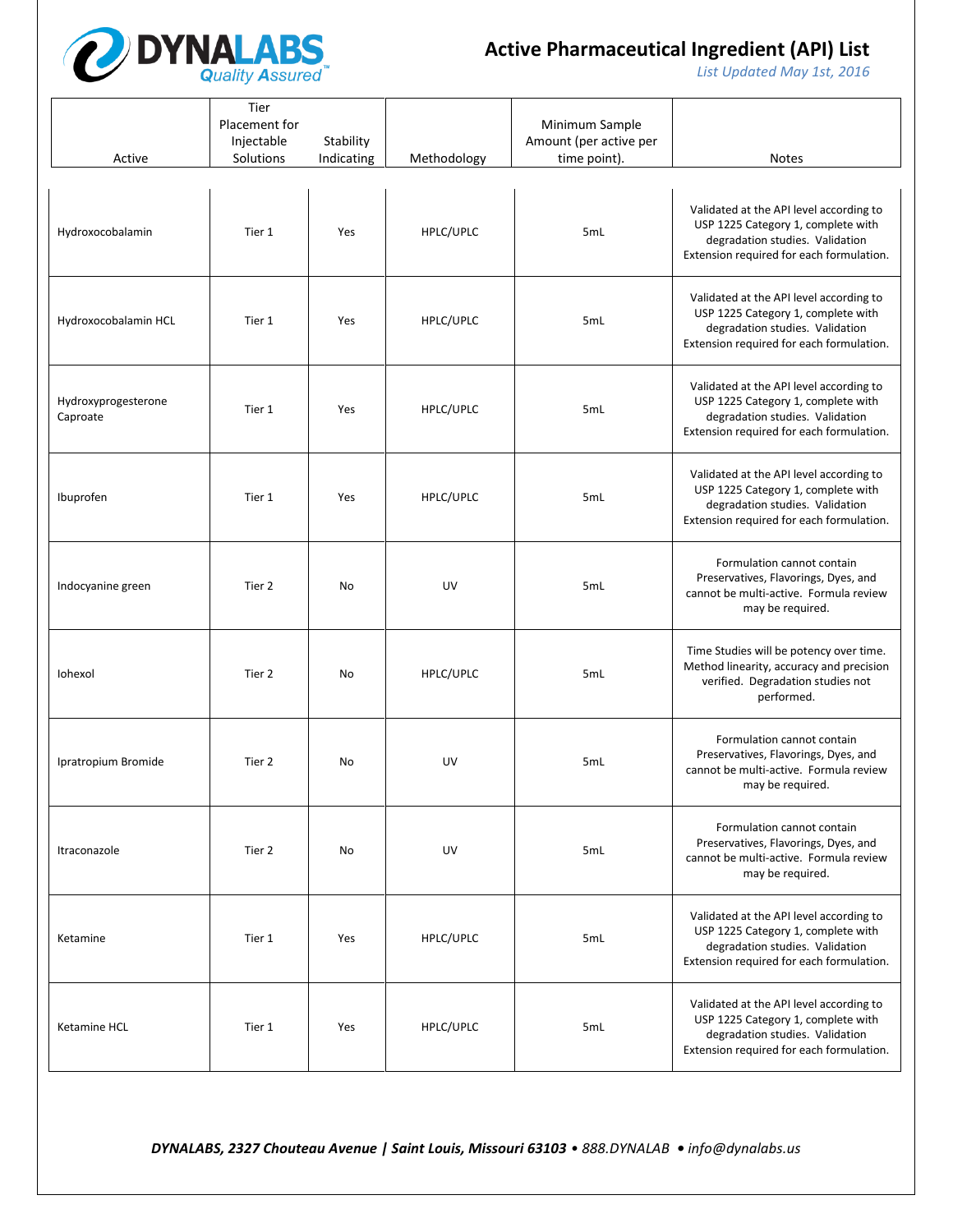

*List Updated May 1st, 2016*

| Active                 | Tier<br>Placement for<br>Injectable<br>Solutions | Stability<br>Indicating | Methodology | Minimum Sample<br>Amount (per active per<br>time point). | <b>Notes</b>                                                                                                                                                 |
|------------------------|--------------------------------------------------|-------------------------|-------------|----------------------------------------------------------|--------------------------------------------------------------------------------------------------------------------------------------------------------------|
| Ketoprofen             | Tier 1                                           | Yes                     | HPLC/UPLC   | 5mL                                                      | Validated at the API level according to<br>USP 1225 Category 1, complete with<br>degradation studies. Validation<br>Extension required for each formulation. |
| Ketorolac              | Tier 1                                           | Yes                     | HPLC/UPLC   | 5mL                                                      | Validated at the API level according to<br>USP 1225 Category 1, complete with<br>degradation studies. Validation<br>Extension required for each formulation. |
| Ketorolac Tromethamine | Tier 1                                           | Yes                     | HPLC/UPLC   | 5mL                                                      | Validated at the API level according to<br>USP 1225 Category 1, complete with<br>degradation studies. Validation<br>Extension required for each formulation. |
| Labetalol HCL          | Tier 1                                           | No                      | HPLC/UPLC   | 5mL                                                      | Time Studies will be potency over time.<br>Method linearity, accuracy and precision<br>verified. Degradation studies not<br>performed.                       |
| Leuprolide             | Tier 3                                           | Yes                     | HPLC/UPLC   | 5mL                                                      | Validated at the API level according to<br>USP 1225 Category 1, complete with<br>degradation studies. Validation<br>Extension required for each formulation. |
| Leuprolide Acetate     | Tier 3                                           | Yes                     | HPLC/UPLC   | 5mL                                                      | Validated at the API level according to<br>USP 1225 Category 1, complete with<br>degradation studies. Validation<br>Extension required for each formulation. |
| Levothyroxine          | Tier 3                                           | Yes                     | HPLC/UPLC   | 5mL                                                      | Validated at the API level according to<br>USP 1225 Category 1, complete with<br>degradation studies. Validation<br>Extension required for each formulation. |
| Levothyroxine Sodium   | Tier 3                                           | Yes                     | HPLC/UPLC   | 5mL                                                      | Validated at the API level according to<br>USP 1225 Category 1, complete with<br>degradation studies. Validation<br>Extension required for each formulation. |
| Lidocaine              | Tier 1                                           | Yes                     | HPLC/UPLC   | 5mL                                                      | Validated at the API level according to<br>USP 1225 Category 1, complete with<br>degradation studies. Validation<br>Extension required for each formulation. |
| Lidocaine HCL          | Tier 1                                           | Yes                     | HPLC/UPLC   | 5mL                                                      | Validated at the API level according to<br>USP 1225 Category 1, complete with<br>degradation studies. Validation<br>Extension required for each formulation. |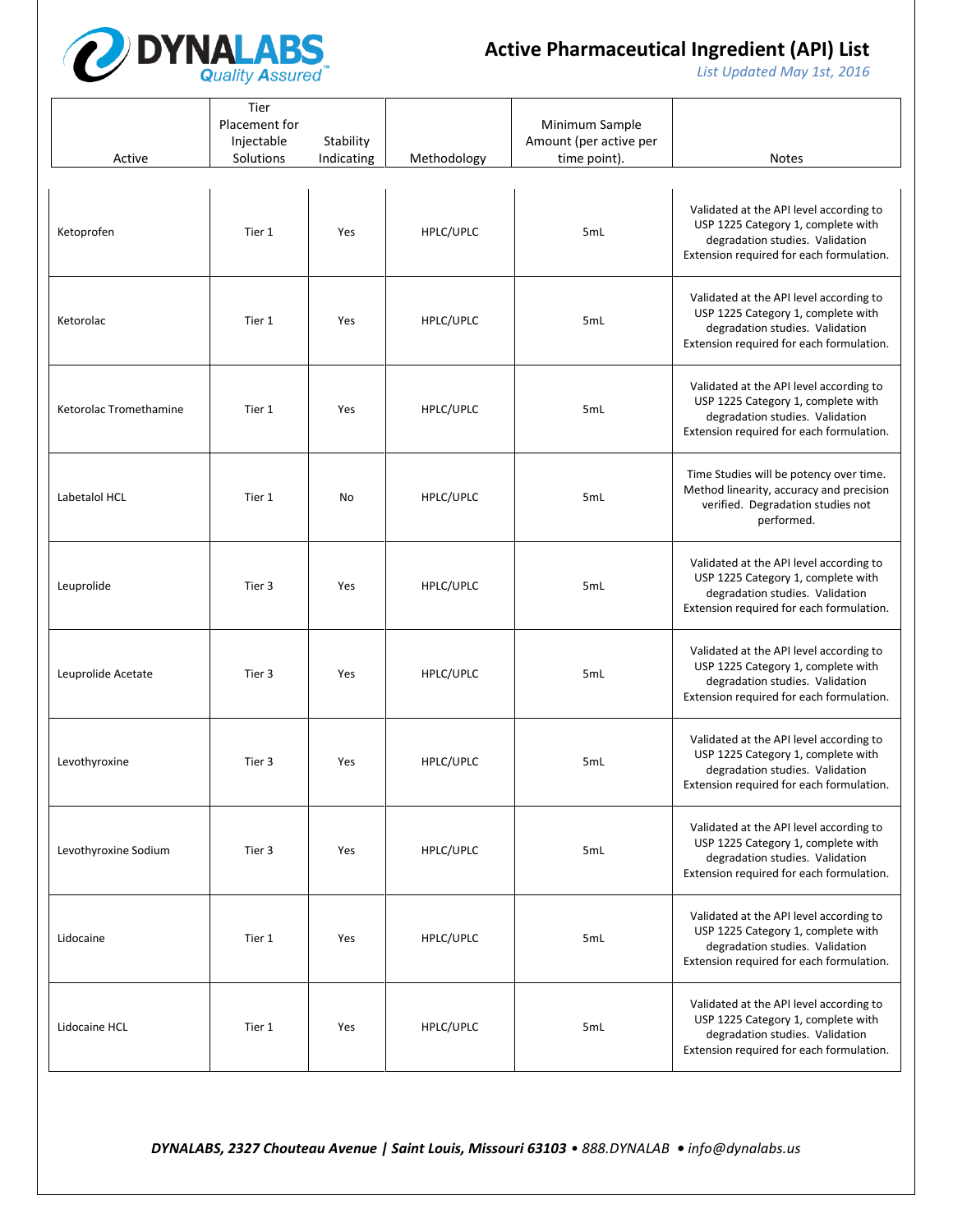

*List Updated May 1st, 2016*

| Active                            | Tier<br>Placement for<br>Injectable<br>Solutions | Stability<br>Indicating | Methodology | Minimum Sample<br>Amount (per active per<br>time point). | <b>Notes</b>                                                                                                                                                 |
|-----------------------------------|--------------------------------------------------|-------------------------|-------------|----------------------------------------------------------|--------------------------------------------------------------------------------------------------------------------------------------------------------------|
| Liothyronine                      | Tier 3                                           | Yes                     | HPLC/UPLC   | 5mL                                                      | Validated at the API level according to<br>USP 1225 Category 1, complete with<br>degradation studies. Validation<br>Extension required for each formulation. |
| Liothyronine Sodium               | Tier 3                                           | Yes                     | HPLC/UPLC   | 5mL                                                      | Validated at the API level according to<br>USP 1225 Category 1, complete with<br>degradation studies. Validation<br>Extension required for each formulation. |
| Lipoic Acid                       | Tier 2                                           | No                      | UV          | 5mL                                                      | Formulation cannot contain<br>Preservatives, Flavorings, Dyes, and<br>cannot be multi-active. Formula review<br>may be required.                             |
| Lorazepam                         | Tier 1                                           | Yes                     | HPLC/UPLC   | 5mL                                                      | Validated at the API level according to<br>USP 1225 Category 1, complete with<br>degradation studies. Validation<br>Extension required for each formulation. |
| Magensium Chloride<br>Hexahydrate | Tier 3                                           | No                      | IC          | IC                                                       | Time Studies will be potency over time.<br>Method linearity, accuracy and precision<br>verified. Degradation studies not<br>performed.                       |
| Magnesium Chloride                | Tier 3                                           | No                      | IC          | IC                                                       | Time Studies will be potency over time.<br>Method linearity, accuracy and precision<br>verified. Degradation studies not<br>performed.                       |
| Magnesium Citrate                 | Tier 3                                           | No                      | IC          | IC                                                       | Time Studies will be potency over time.<br>Method linearity, accuracy and precision<br>verified. Degradation studies not<br>performed.                       |
| Magnesium Sulfate                 | Tier 3                                           | No                      | IC          | IC                                                       | Time Studies will be potency over time.<br>Method linearity, accuracy and precision<br>verified. Degradation studies not<br>performed.                       |
| Medroxyprogesterone<br>Acetate    | Tier 2                                           | No                      | UV          | 5mL                                                      | Formulation cannot contain<br>Preservatives, Flavorings, Dyes, and<br>cannot be multi-active. Formula review<br>may be required.                             |
| Meloxicam                         | Tier 1                                           | Yes                     | HPLC/UPLC   | 5mL                                                      | Validated at the API level according to<br>USP 1225 Category 1, complete with<br>degradation studies. Validation<br>Extension required for each formulation. |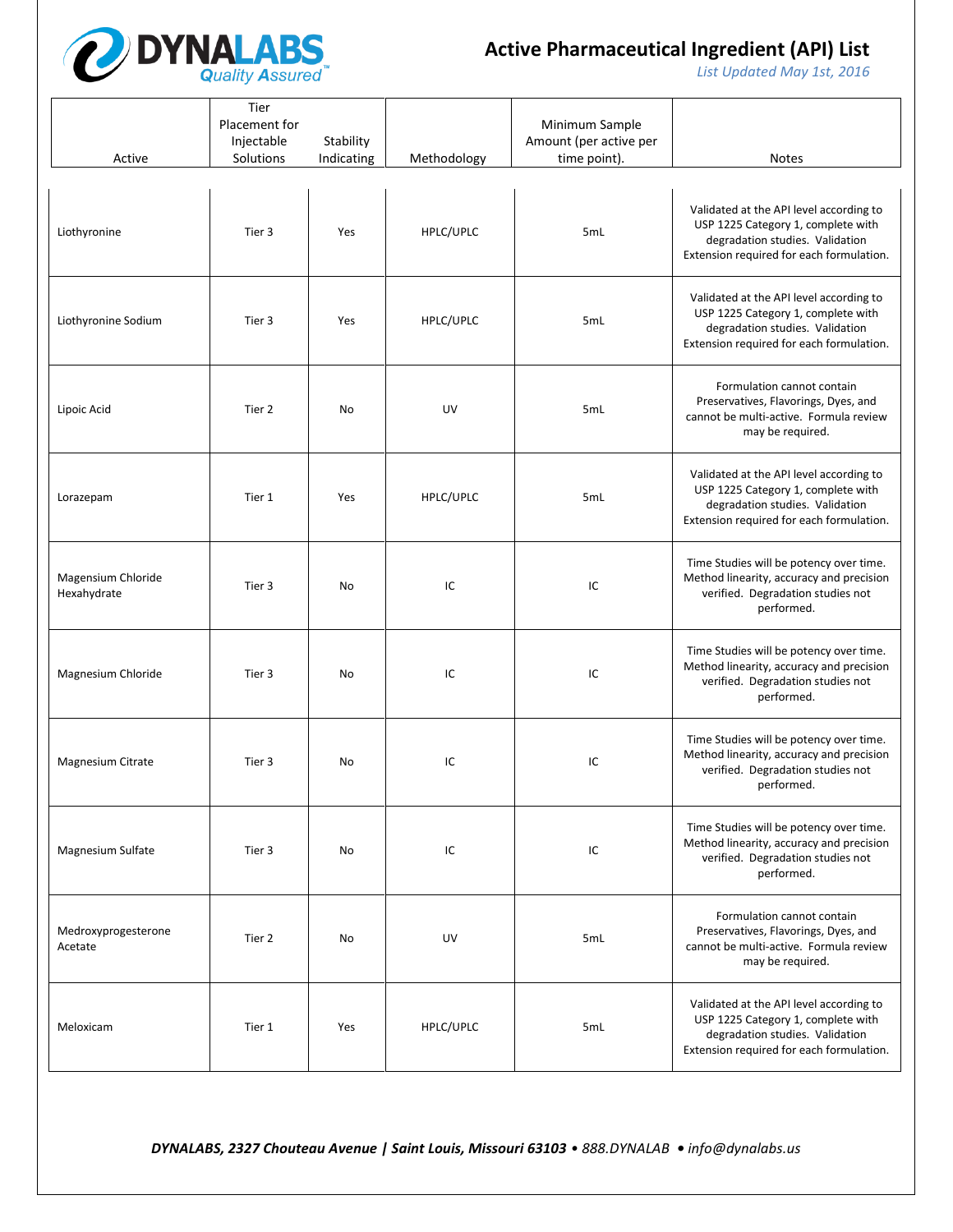

*List Updated May 1st, 2016*

| Active                        | Tier<br>Placement for<br>Injectable<br>Solutions | Stability<br>Indicating | Methodology | Minimum Sample<br>Amount (per active per<br>time point). | <b>Notes</b>                                                                                                                                                 |
|-------------------------------|--------------------------------------------------|-------------------------|-------------|----------------------------------------------------------|--------------------------------------------------------------------------------------------------------------------------------------------------------------|
| Meperidine                    | Tier 2                                           | No                      | HPLC/UPLC   | 5mL                                                      | Time Studies will be potency over time.<br>Method linearity, accuracy and precision<br>verified. Degradation studies not<br>performed.                       |
| Meperidine HCL                | Tier 2                                           | No                      | HPLC/UPLC   | 5mL                                                      | Time Studies will be potency over time.<br>Method linearity, accuracy and precision<br>verified. Degradation studies not<br>performed.                       |
| Mepivacaine HCL               | Tier 1                                           | Yes                     | HPLC/UPLC   | 5mL                                                      | Validated at the API level according to<br>USP 1225 Category 1, complete with<br>degradation studies. Validation<br>Extension required for each formulation. |
| Methadone HCL                 | Tier 1                                           | Yes                     | HPLC/UPLC   | 5mL                                                      | Validated at the API level according to<br>USP 1225 Category 1, complete with<br>degradation studies. Validation<br>Extension required for each formulation. |
| Methohexital                  | Tier 2                                           | Yes                     | HPLC/UPLC   | 5mL                                                      | Validated at the API level according to<br>USP 1225 Category 1, complete with<br>degradation studies. Validation<br>Extension required for each formulation. |
| <b>Methohexital Sodium</b>    | Tier 2                                           | Yes                     | HPLC/UPLC   | 5mL                                                      | Validated at the API level according to<br>USP 1225 Category 1, complete with<br>degradation studies. Validation<br>Extension required for each formulation. |
| Methylcoabalamin              | Tier 2                                           | No                      | UV          | 5mL                                                      | Formulation cannot contain<br>Preservatives, Flavorings, Dyes, and<br>cannot be multi-active. Formula review<br>may be required.                             |
| Methylphenidate               | Tier 1                                           | No                      | HPLC/UPLC   | 5mL                                                      | Time Studies will be potency over time.<br>Method linearity, accuracy and precision<br>verified. Degradation studies not<br>performed.                       |
| Methylprednisolone            | Tier 2                                           | Yes                     | HPLC/UPLC   | 5mL                                                      | Validated at the API level according to<br>USP 1225 Category 1, complete with<br>degradation studies. Validation<br>Extension required for each formulation. |
| Methylprednisolone<br>Acetate | Tier 2                                           | Yes                     | HPLC/UPLC   | 5mL                                                      | Validated at the API level according to<br>USP 1225 Category 1, complete with<br>degradation studies. Validation<br>Extension required for each formulation. |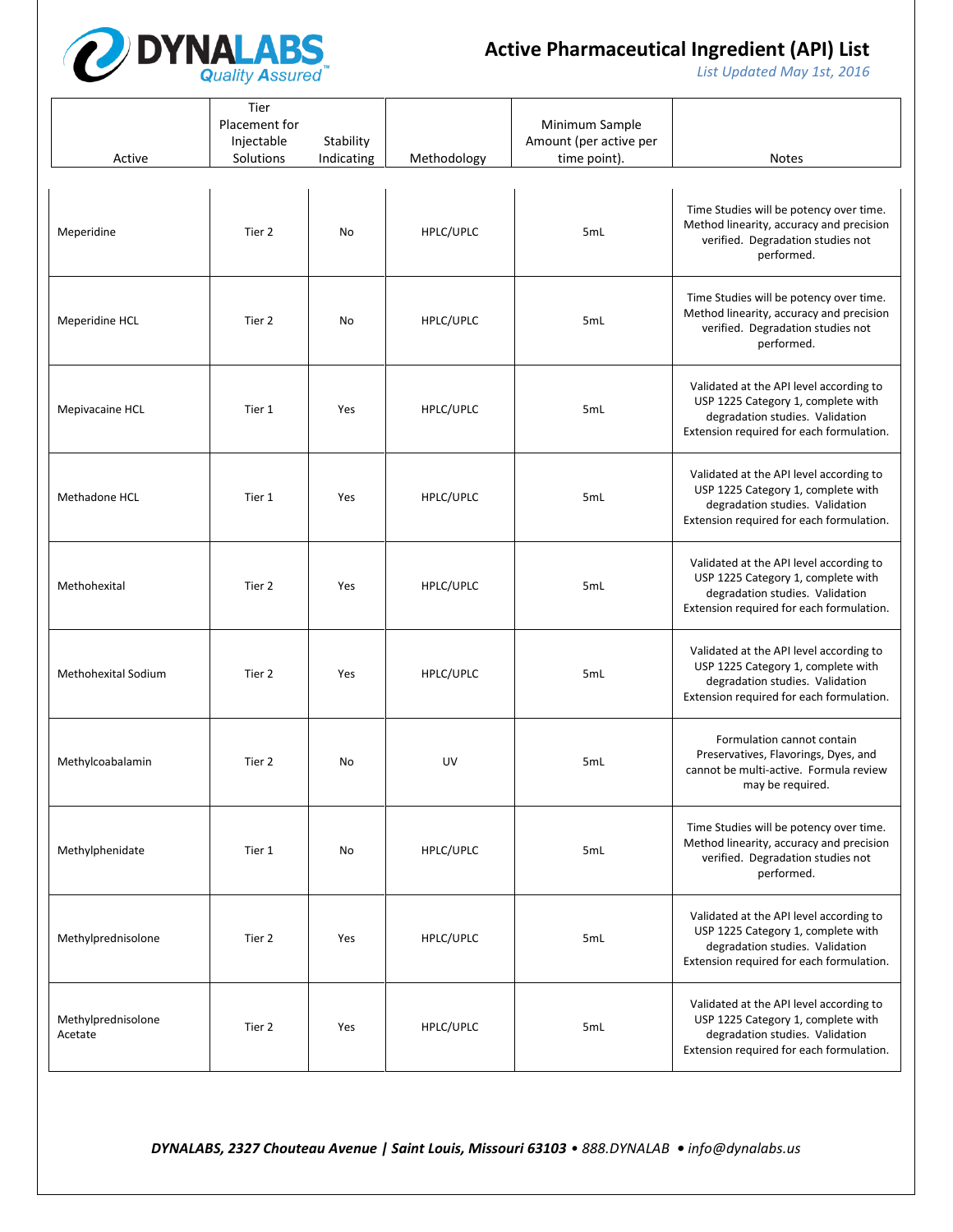

*List Updated May 1st, 2016*

| Active                                 | Tier<br>Placement for<br>Injectable<br>Solutions | Stability<br>Indicating | Methodology | Minimum Sample<br>Amount (per active per<br>time point). | <b>Notes</b>                                                                                                                                                 |
|----------------------------------------|--------------------------------------------------|-------------------------|-------------|----------------------------------------------------------|--------------------------------------------------------------------------------------------------------------------------------------------------------------|
| Methylprednisolone Sodium<br>Succinate | Tier 1                                           | Yes                     | HPLC/UPLC   | 5mL                                                      | Validated at the API level according to<br>USP 1225 Category 1, complete with<br>degradation studies. Validation<br>Extension required for each formulation. |
| Metoclopramide                         | Tier 1                                           | Yes                     | HPLC/UPLC   | 5mL                                                      | Validated at the API level according to<br>USP 1225 Category 1, complete with<br>degradation studies. Validation<br>Extension required for each formulation. |
| Metoclopramide HCL                     | Tier 1                                           | Yes                     | HPLC/UPLC   | 5mL                                                      | Validated at the API level according to<br>USP 1225 Category 1, complete with<br>degradation studies. Validation<br>Extension required for each formulation. |
| Metoprolol                             | Tier 1                                           | Yes                     | HPLC/UPLC   | 5mL                                                      | Validated at the API level according to<br>USP 1225 Category 1, complete with<br>degradation studies. Validation<br>Extension required for each formulation. |
| Metoprolol Succinate                   | Tier 1                                           | Yes                     | HPLC/UPLC   | 5mL                                                      | Validated at the API level according to<br>USP 1225 Category 1, complete with<br>degradation studies. Validation<br>Extension required for each formulation. |
| Metoprolol Tartrate                    | Tier 1                                           | Yes                     | HPLC/UPLC   | 5mL                                                      | Validated at the API level according to<br>USP 1225 Category 1, complete with<br>degradation studies. Validation<br>Extension required for each formulation. |
| Metronidazole Base                     | Tier 1                                           | Yes                     | HPLC/UPLC   | 5mL                                                      | Validated at the API level according to<br>USP 1225 Category 1, complete with<br>degradation studies. Validation<br>Extension required for each formulation. |
| Midazolam                              | Tier 3                                           | Yes                     | HPLC/UPLC   | 5mL                                                      | Validated at the API level according to<br>USP 1225 Category 1, complete with<br>degradation studies. Validation<br>Extension required for each formulation. |
| Midazolam HCL                          | Tier 3                                           | Yes                     | HPLC/UPLC   | 5mL                                                      | Validated at the API level according to<br>USP 1225 Category 1, complete with<br>degradation studies. Validation<br>Extension required for each formulation. |
| Milrinone                              | Tier 2                                           | No                      | HPLC/UPLC   | 5mL                                                      | Time Studies will be potency over time.<br>Method linearity, accuracy and precision<br>verified. Degradation studies not<br>performed.                       |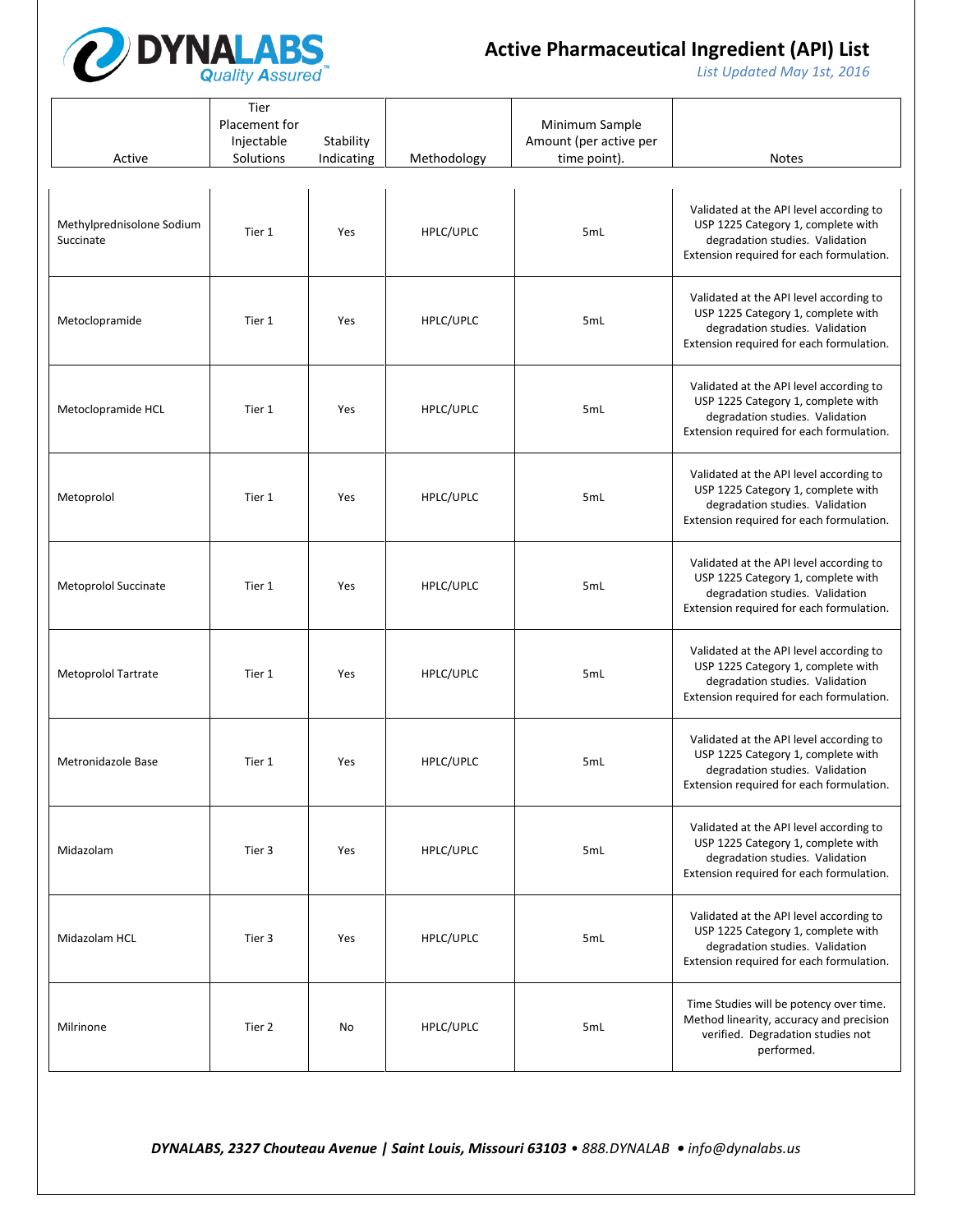

*List Updated May 1st, 2016*

| Active             | Tier<br>Placement for<br>Injectable<br>Solutions | Stability<br>Indicating | Methodology | Minimum Sample<br>Amount (per active per<br>time point). | <b>Notes</b>                                                                                                                                                 |
|--------------------|--------------------------------------------------|-------------------------|-------------|----------------------------------------------------------|--------------------------------------------------------------------------------------------------------------------------------------------------------------|
| Minoxidil          | Tier 1                                           | No                      | HPLC/UPLC   | 5mL                                                      | Time Studies will be potency over time.<br>Method linearity, accuracy and precision<br>verified. Degradation studies not<br>performed.                       |
| Mitomycin          | Tier 3                                           | Yes                     | HPLC/UPLC   | 5mL                                                      | Validated at the API level according to<br>USP 1225 Category 1, complete with<br>degradation studies. Validation<br>Extension required for each formulation. |
| Mometasone Furoate | Tier 1                                           | Yes                     | HPLC/UPLC   | 5mL                                                      | Validated at the API level according to<br>USP 1225 Category 1, complete with<br>degradation studies. Validation<br>Extension required for each formulation. |
| Morphine Sulfate   | Tier 1                                           | Yes                     | HPLC/UPLC   | 5mL                                                      | Validated at the API level according to<br>USP 1225 Category 1, complete with<br>degradation studies. Validation<br>Extension required for each formulation. |
| Moxifloxacin       | Tier 1                                           | Yes                     | HPLC/UPLC   | 5mL                                                      | Validated at the API level according to<br>USP 1225 Category 1, complete with<br>degradation studies. Validation<br>Extension required for each formulation. |
| Moxifloxacin HCL   | Tier 1                                           | Yes                     | HPLC/UPLC   | 5mL                                                      | Validated at the API level according to<br>USP 1225 Category 1, complete with<br>degradation studies. Validation<br>Extension required for each formulation. |
| N-Acetylcysteine   | Tier 1                                           | Yes                     | HPLC/UPLC   | 5mL                                                      | Validated at the API level according to<br>USP 1225 Category 1, complete with<br>degradation studies. Validation<br>Extension required for each formulation. |
| Nalbuphine         | Tier 1                                           | Yes                     | HPLC/UPLC   | 5mL                                                      | Validated at the API level according to<br>USP 1225 Category 1, complete with<br>degradation studies. Validation<br>Extension required for each formulation. |
| Nalbuphine HCL     | Tier 1                                           | Yes                     | HPLC/UPLC   | 5mL                                                      | Validated at the API level according to<br>USP 1225 Category 1, complete with<br>degradation studies. Validation<br>Extension required for each formulation. |
| Naltrexone         | Tier 2                                           | Yes                     | HPLC/UPLC   | 5mL                                                      | Validated at the API level according to<br>USP 1225 Category 1, complete with<br>degradation studies. Validation<br>Extension required for each formulation. |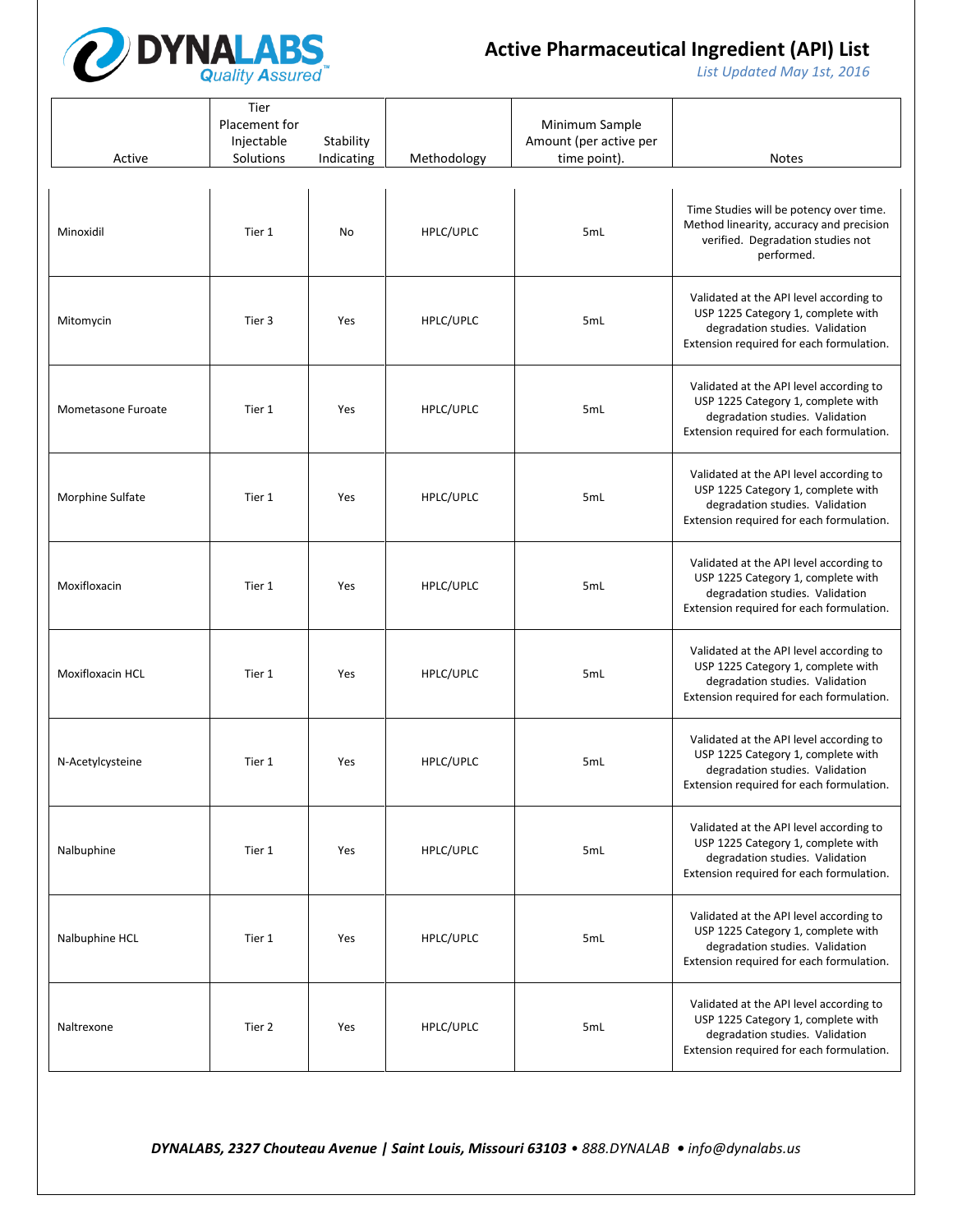

*List Updated May 1st, 2016*

| Active                    | Tier<br>Placement for<br>Injectable<br>Solutions | Stability<br>Indicating | Methodology | Minimum Sample<br>Amount (per active per<br>time point). | <b>Notes</b>                                                                                                                                                 |
|---------------------------|--------------------------------------------------|-------------------------|-------------|----------------------------------------------------------|--------------------------------------------------------------------------------------------------------------------------------------------------------------|
| Naltrexone HCL            | Tier 2                                           | Yes                     | HPLC/UPLC   | 5mL                                                      | Validated at the API level according to<br>USP 1225 Category 1, complete with<br>degradation studies. Validation<br>Extension required for each formulation. |
| Nandrolone Decanoate      | Tier 2                                           | No                      | HPLC/UPLC   | 5mL                                                      | Time Studies will be potency over time.<br>Method linearity, accuracy and precision<br>verified. Degradation studies not<br>performed.                       |
| Neostigmine               | Tier 2                                           | Yes                     | HPLC/UPLC   | 5mL                                                      | Validated at the API level according to<br>USP 1225 Category 1, complete with<br>degradation studies. Validation<br>Extension required for each formulation. |
| Neostigmine Methylsulfate | Tier 2                                           | Yes                     | HPLC/UPLC   | 5mL                                                      | Validated at the API level according to<br>USP 1225 Category 1, complete with<br>degradation studies. Validation<br>Extension required for each formulation. |
| Nicardipine               | Tier 1                                           | Yes                     | HPLC/UPLC   | 5mL                                                      | Validated at the API level according to<br>USP 1225 Category 1, complete with<br>degradation studies. Validation<br>Extension required for each formulation. |
| Nicardipine HCL           | Tier 1                                           | Yes                     | HPLC/UPLC   | 5mL                                                      | Validated at the API level according to<br>USP 1225 Category 1, complete with<br>degradation studies. Validation<br>Extension required for each formulation. |
| Nifedipine                | Tier 1                                           | Yes                     | HPLC/UPLC   | 5mL                                                      | Validated at the API level according to<br>USP 1225 Category 1, complete with<br>degradation studies. Validation<br>Extension required for each formulation. |
| Nitroglycerin             | Tier 1                                           | Yes                     | HPLC/UPLC   | 5mL                                                      | Validated at the API level according to<br>USP 1225 Category 1, complete with<br>degradation studies. Validation<br>Extension required for each formulation. |
| Norepinephrine            | Tier 1                                           | Yes                     | HPLC/UPLC   | 5mL                                                      | Validated at the API level according to<br>USP 1225 Category 1, complete with<br>degradation studies. Validation<br>Extension required for each formulation. |
| Norepinephrine Bitartrate | Tier 1                                           | Yes                     | HPLC/UPLC   | 5mL                                                      | Validated at the API level according to<br>USP 1225 Category 1, complete with<br>degradation studies. Validation<br>Extension required for each formulation. |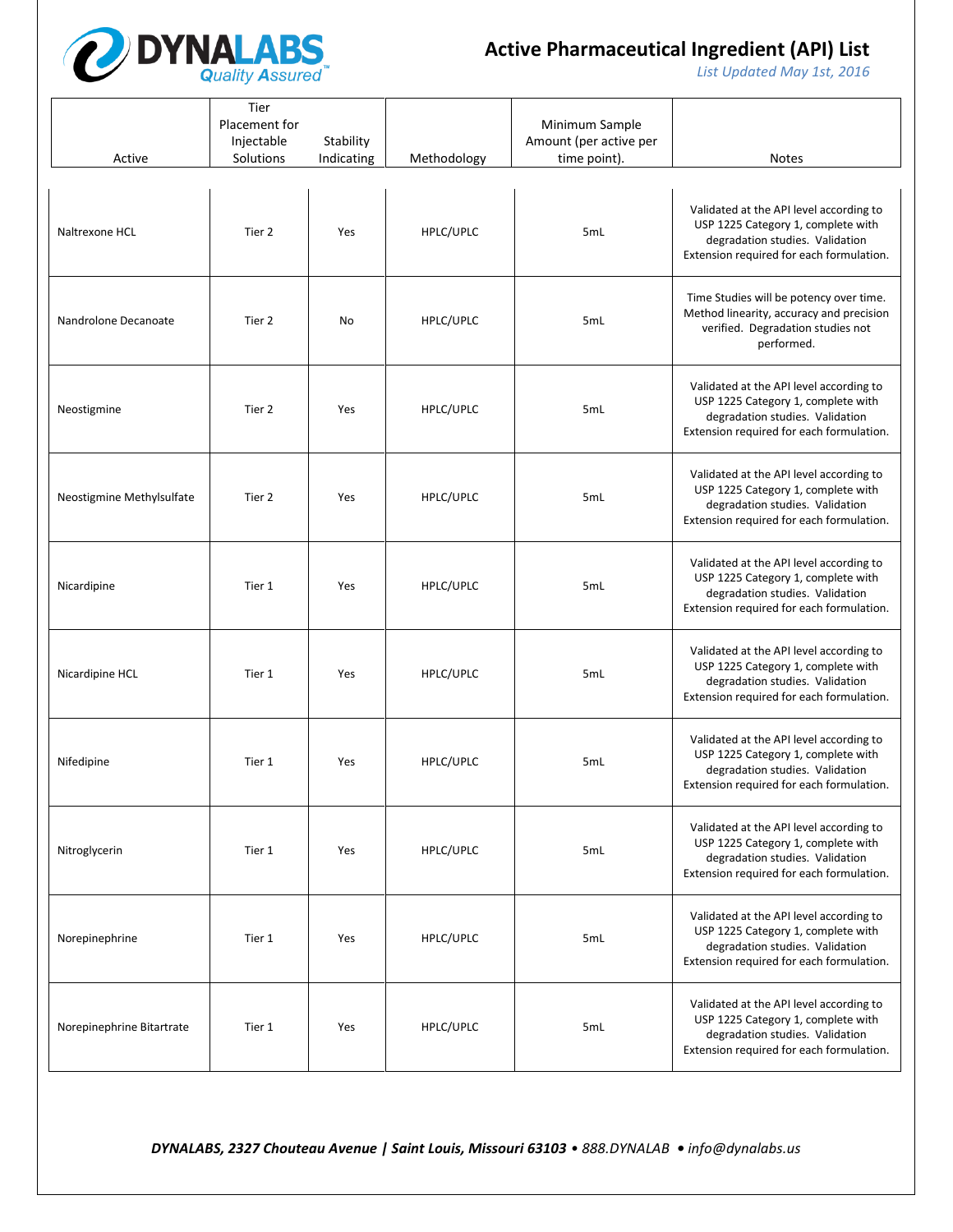

*List Updated May 1st, 2016*

| Active               | Tier<br>Placement for<br>Injectable<br>Solutions | Stability<br>Indicating | Methodology | Minimum Sample<br>Amount (per active per<br>time point). | <b>Notes</b>                                                                                                                                                 |
|----------------------|--------------------------------------------------|-------------------------|-------------|----------------------------------------------------------|--------------------------------------------------------------------------------------------------------------------------------------------------------------|
| Norepinephrine HCL   | Tier 1                                           | Yes                     | HPLC/UPLC   | 5mL                                                      | Validated at the API level according to<br>USP 1225 Category 1, complete with<br>degradation studies. Validation<br>Extension required for each formulation. |
| Omeprazole           | Tier 2                                           | No                      | HPLC/UPLC   | 5mL                                                      | Time Studies will be potency over time.<br>Method linearity, accuracy and precision<br>verified. Degradation studies not<br>performed.                       |
| Omeprazole Sodium    | Tier 2                                           | No                      | HPLC/UPLC   | 5mL                                                      | Time Studies will be potency over time.<br>Method linearity, accuracy and precision<br>verified. Degradation studies not<br>performed.                       |
| Ondansetron          | Tier 1                                           | Yes                     | HPLC/UPLC   | 5mL                                                      | Validated at the API level according to<br>USP 1225 Category 1, complete with<br>degradation studies. Validation<br>Extension required for each formulation. |
| Ondansetron HCL      | Tier 1                                           | Yes                     | HPLC/UPLC   | 5mL                                                      | Validated at the API level according to<br>USP 1225 Category 1, complete with<br>degradation studies. Validation<br>Extension required for each formulation. |
| Orphenadrine Citrate | Tier 2                                           | No                      | HPLC/UPLC   | 5mL                                                      | Time Studies will be potency over time.<br>Method linearity, accuracy and precision<br>verified. Degradation studies not<br>performed.                       |
| Oxytocin             | Tier 3                                           | No                      | Mass Spec   | 5mL                                                      | Time Studies will be potency over time.<br>Method linearity, accuracy and precision<br>verified. Degradation studies not<br>performed.                       |
| Pantoprazole         | Tier 2                                           | No                      | HPLC/UPLC   | 5mL                                                      | Time Studies will be potency over time.<br>Method linearity, accuracy and precision<br>verified. Degradation studies not<br>performed.                       |
| Pantoprazole Sodium  | Tier 2                                           | No                      | HPLC/UPLC   | 5mL                                                      | Time Studies will be potency over time.<br>Method linearity, accuracy and precision<br>verified. Degradation studies not<br>performed.                       |
| Papaverine           | Tier 1                                           | Yes                     | HPLC/UPLC   | 5mL                                                      | Validated at the API level according to<br>USP 1225 Category 1, complete with<br>degradation studies. Validation<br>Extension required for each formulation. |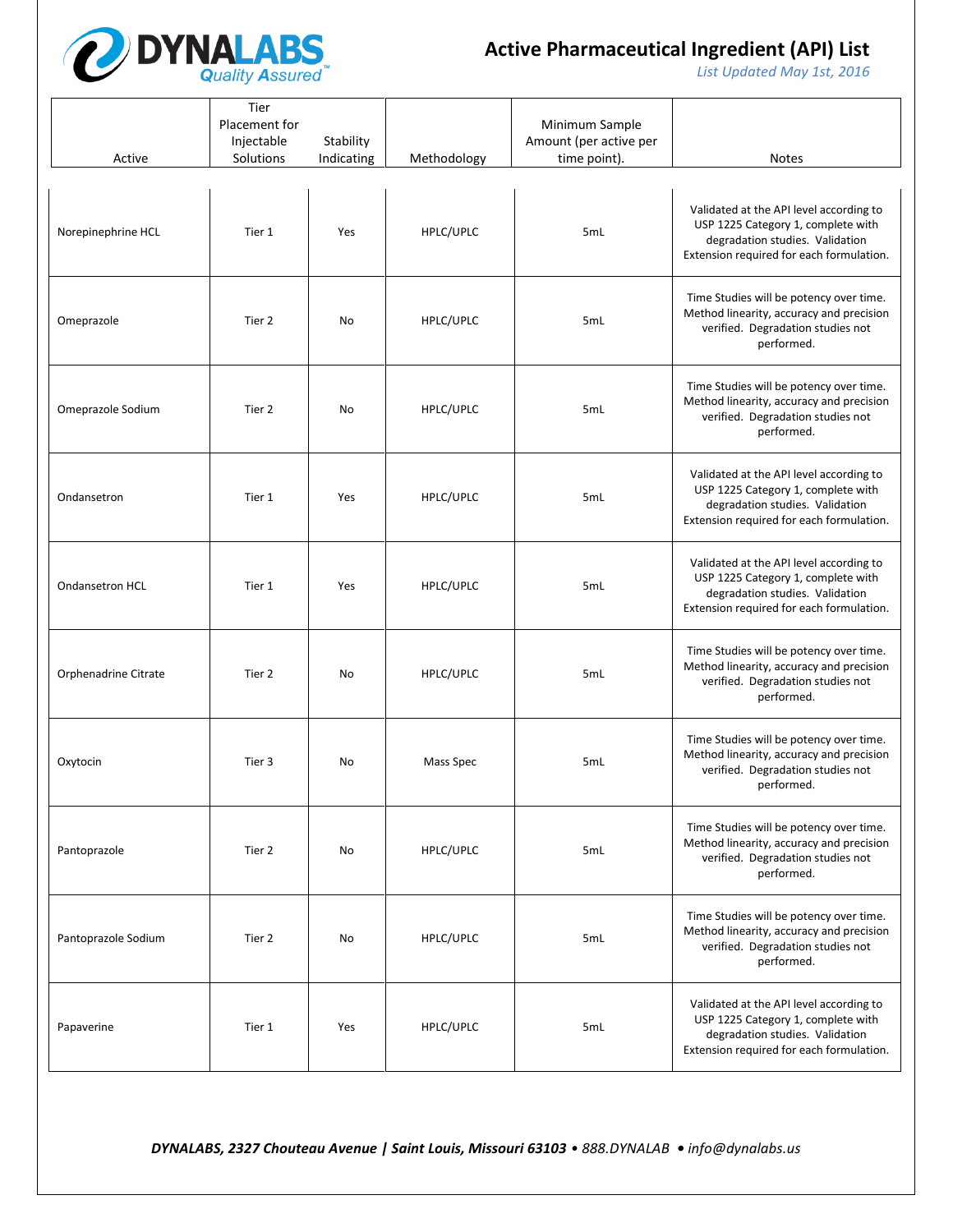

*List Updated May 1st, 2016*

| Active                  | Tier<br>Placement for<br>Injectable<br>Solutions | Stability<br>Indicating | Methodology | Minimum Sample<br>Amount (per active per<br>time point). | <b>Notes</b>                                                                                                                                                 |
|-------------------------|--------------------------------------------------|-------------------------|-------------|----------------------------------------------------------|--------------------------------------------------------------------------------------------------------------------------------------------------------------|
| Papaverine HCL          | Tier 1                                           | Yes                     | HPLC/UPLC   | 5mL                                                      | Validated at the API level according to<br>USP 1225 Category 1, complete with<br>degradation studies. Validation<br>Extension required for each formulation. |
| Pemoline                | Tier 2                                           | No                      | UV          | 5mL                                                      | Formulation cannot contain<br>Preservatives, Flavorings, Dyes, and<br>cannot be multi-active. Formula review<br>may be required.                             |
| Pentobarbital           | Tier 1                                           | Yes                     | HPLC/UPLC   | 5mL                                                      | Validated at the API level according to<br>USP 1225 Category 1, complete with<br>degradation studies. Validation<br>Extension required for each formulation. |
| Pentobarbital Sodium    | Tier 1                                           | Yes                     | HPLC/UPLC   | 5mL                                                      | Validated at the API level according to<br>USP 1225 Category 1, complete with<br>degradation studies. Validation<br>Extension required for each formulation. |
| Pentoxifylline          | Tier 1                                           | Yes                     | HPLC/UPLC   | 5mL                                                      | Validated at the API level according to<br>USP 1225 Category 1, complete with<br>degradation studies. Validation<br>Extension required for each formulation. |
| PGE-1 (see alprostadil) | Tier 2                                           | Yes                     | HPLC/UPLC   | 5mL                                                      | Validated at the API level according to<br>USP 1225 Category 1, complete with<br>degradation studies. Validation<br>Extension required for each formulation. |
| Phenobarbital           | Tier 1                                           | Yes                     | HPLC/UPLC   | 5mL                                                      | Validated at the API level according to<br>USP 1225 Category 1, complete with<br>degradation studies. Validation<br>Extension required for each formulation. |
| Phenobarbital Sodium    | Tier 1                                           | Yes                     | HPLC/UPLC   | 5mL                                                      | Validated at the API level according to<br>USP 1225 Category 1, complete with<br>degradation studies. Validation<br>Extension required for each formulation. |
| Phenol                  | Tier 1                                           | Yes                     | HPLC/UPLC   | 5mL                                                      | Validated at the API level according to<br>USP 1225 Category 1, complete with<br>degradation studies. Validation<br>Extension required for each formulation. |
| Phentolamine            | Tier 1                                           | Yes                     | HPLC/UPLC   | 5mL                                                      | Validated at the API level according to<br>USP 1225 Category 1, complete with<br>degradation studies. Validation<br>Extension required for each formulation. |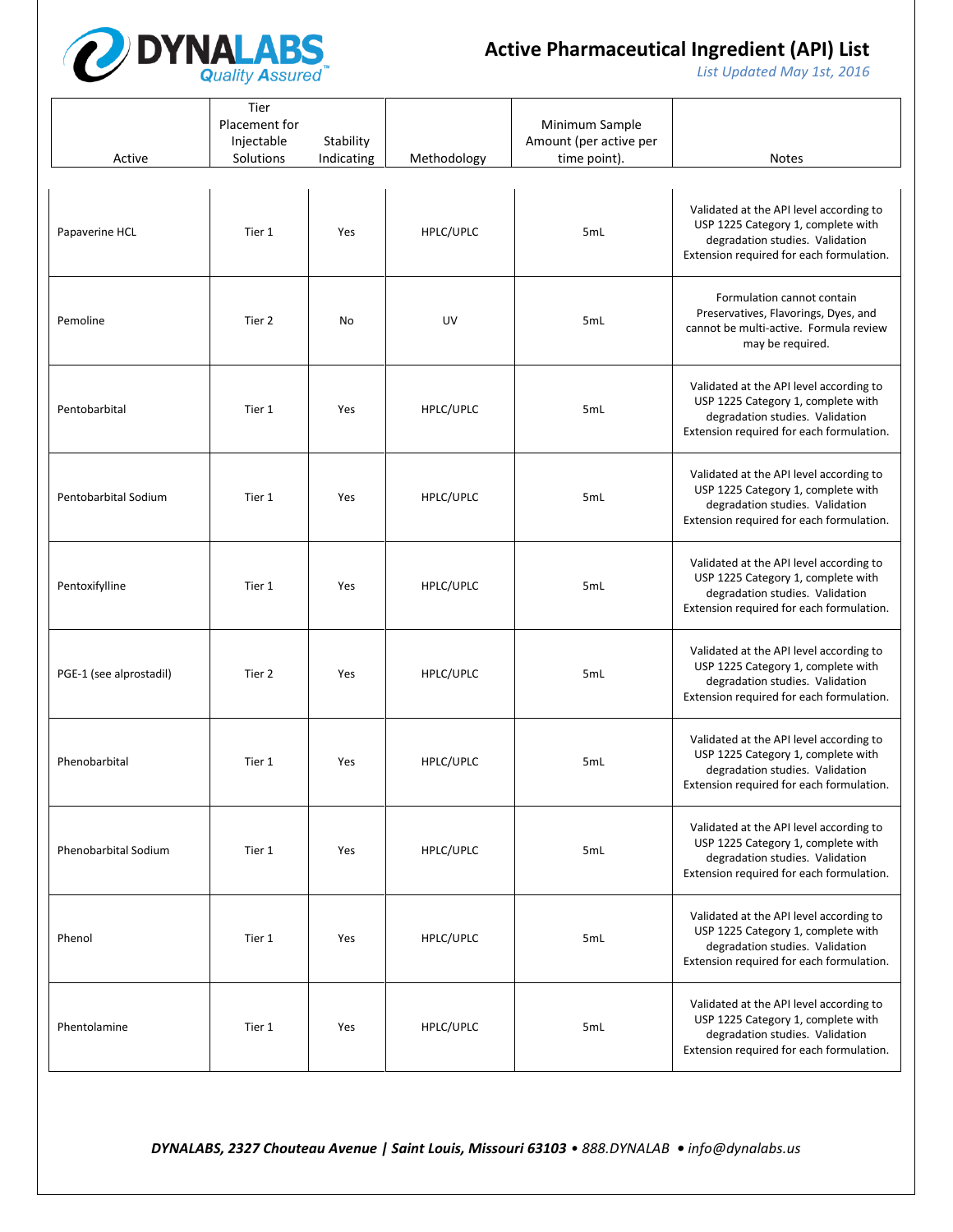

*List Updated May 1st, 2016*

| Active                       | Tier<br>Placement for<br>Injectable<br>Solutions | Stability<br>Indicating | Methodology | Minimum Sample<br>Amount (per active per<br>time point). | <b>Notes</b>                                                                                                                                                 |
|------------------------------|--------------------------------------------------|-------------------------|-------------|----------------------------------------------------------|--------------------------------------------------------------------------------------------------------------------------------------------------------------|
| <b>Phentolamine Mesylate</b> | Tier 1                                           | Yes                     | HPLC/UPLC   | 5mL                                                      | Validated at the API level according to<br>USP 1225 Category 1, complete with<br>degradation studies. Validation<br>Extension required for each formulation. |
| Phenylephrine                | Tier 1                                           | Yes                     | HPLC/UPLC   | 5mL                                                      | Validated at the API level according to<br>USP 1225 Category 1, complete with<br>degradation studies. Validation<br>Extension required for each formulation. |
| Phenylephrine HCL            | Tier 1                                           | Yes                     | HPLC/UPLC   | 5mL                                                      | Validated at the API level according to<br>USP 1225 Category 1, complete with<br>degradation studies. Validation<br>Extension required for each formulation. |
| Phenylephrine Tannate        | Tier 1                                           | Yes                     | HPLC/UPLC   | 5mL                                                      | Validated at the API level according to<br>USP 1225 Category 1, complete with<br>degradation studies. Validation<br>Extension required for each formulation. |
| Phenylephrine Tartrate       | Tier 1                                           | Yes                     | HPLC/UPLC   | 5mL                                                      | Validated at the API level according to<br>USP 1225 Category 1, complete with<br>degradation studies. Validation<br>Extension required for each formulation. |
| Piperacillin                 | Tier 2                                           | Yes                     | HPLC/UPLC   | 5mL                                                      | Validated at the API level according to<br>USP 1225 Category 1, complete with<br>degradation studies. Validation<br>Extension required for each formulation. |
| Piperacillin Sodium          | Tier 2                                           | Yes                     | HPLC/UPLC   | 5mL                                                      | Validated at the API level according to<br>USP 1225 Category 1, complete with<br>degradation studies. Validation<br>Extension required for each formulation. |
| Piroxicam                    | Tier 1                                           | Yes                     | HPLC/UPLC   | 5mL                                                      | Validated at the API level according to<br>USP 1225 Category 1, complete with<br>degradation studies. Validation<br>Extension required for each formulation. |
| Potassium Bromide            | Tier 3                                           | No                      | IC          | IC                                                       | Time Studies will be potency over time.<br>Method linearity, accuracy and precision<br>verified. Degradation studies not<br>performed.                       |
| Potassium Chloride           | Tier 3                                           | No                      | IC          | IC                                                       | Time Studies will be potency over time.<br>Method linearity, accuracy and precision<br>verified. Degradation studies not<br>performed.                       |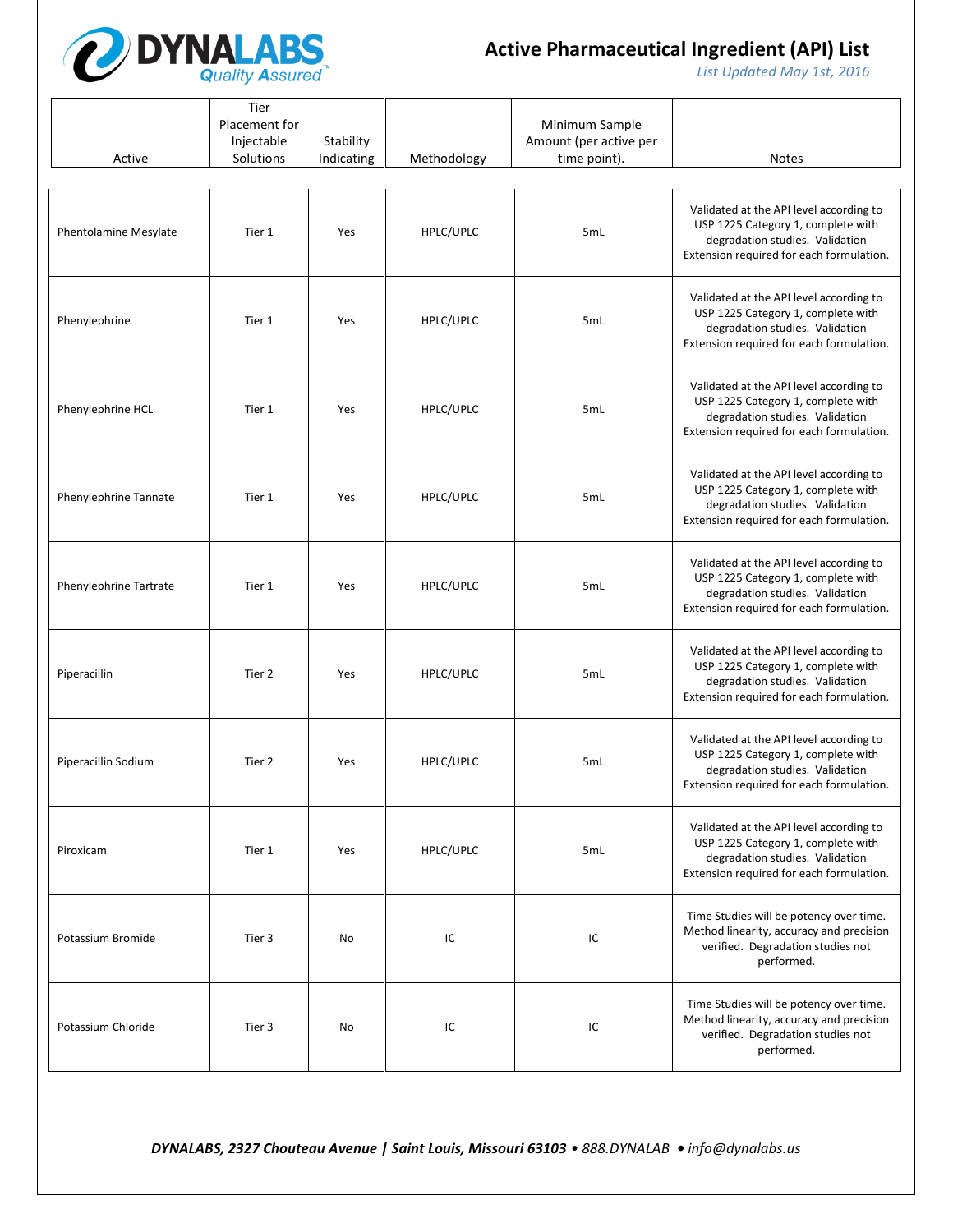

*List Updated May 1st, 2016*

| Active                           | Tier<br>Placement for<br>Injectable<br>Solutions | Stability<br>Indicating | Methodology | Minimum Sample<br>Amount (per active per<br>time point). | <b>Notes</b>                                                                                                                                                 |
|----------------------------------|--------------------------------------------------|-------------------------|-------------|----------------------------------------------------------|--------------------------------------------------------------------------------------------------------------------------------------------------------------|
| Potassium Citrate                | Tier 3                                           | No                      | IC          | IC                                                       | Time Studies will be potency over time.<br>Method linearity, accuracy and precision<br>verified. Degradation studies not<br>performed.                       |
| Povidone-Iodine (Betadine)       | Tier 2                                           | No                      | Titration   | Titration                                                | Multi-actives and excipients may deem<br>sample untestable. Formula review may<br>be required.                                                               |
| Prednisolone                     | Tier 1                                           | Yes                     | HPLC/UPLC   | 5mL                                                      | Validated at the API level according to<br>USP 1225 Category 1, complete with<br>degradation studies. Validation<br>Extension required for each formulation. |
| Prednisolone Acetate             | Tier 1                                           | No                      | HPLC/UPLC   | 5mL                                                      | Time Studies will be potency over time.<br>Method linearity, accuracy and precision<br>verified. Degradation studies not<br>performed.                       |
| Prednisolone Sodium<br>Phosphate | Tier 3                                           | No                      | HPLC/UPLC   | 5mL                                                      | Time Studies will be potency over time.<br>Method linearity, accuracy and precision<br>verified. Degradation studies not<br>performed.                       |
| Prednisone                       | Tier 1                                           | <b>No</b>               | HPLC/UPLC   | 5mL                                                      | Time Studies will be potency over time.<br>Method linearity, accuracy and precision<br>verified. Degradation studies not<br>performed.                       |
| Pregnenolone                     | Tier 1                                           | Yes                     | HPLC/UPLC   | 5mL                                                      | Validated at the API level according to<br>USP 1225 Category 1, complete with<br>degradation studies. Validation<br>Extension required for each formulation. |
| Prilocaine HCL                   | Tier 1                                           | Yes                     | HPLC/UPLC   | 5mL                                                      | Validated at the API level according to<br>USP 1225 Category 1, complete with<br>degradation studies. Validation<br>Extension required for each formulation. |
| Procaine                         | Tier 1                                           | Yes                     | HPLC/UPLC   | 5mL                                                      | Validated at the API level according to<br>USP 1225 Category 1, complete with<br>degradation studies. Validation<br>Extension required for each formulation. |
| Procaine HCL                     | Tier 1                                           | Yes                     | HPLC/UPLC   | 5mL                                                      | Validated at the API level according to<br>USP 1225 Category 1, complete with<br>degradation studies. Validation<br>Extension required for each formulation. |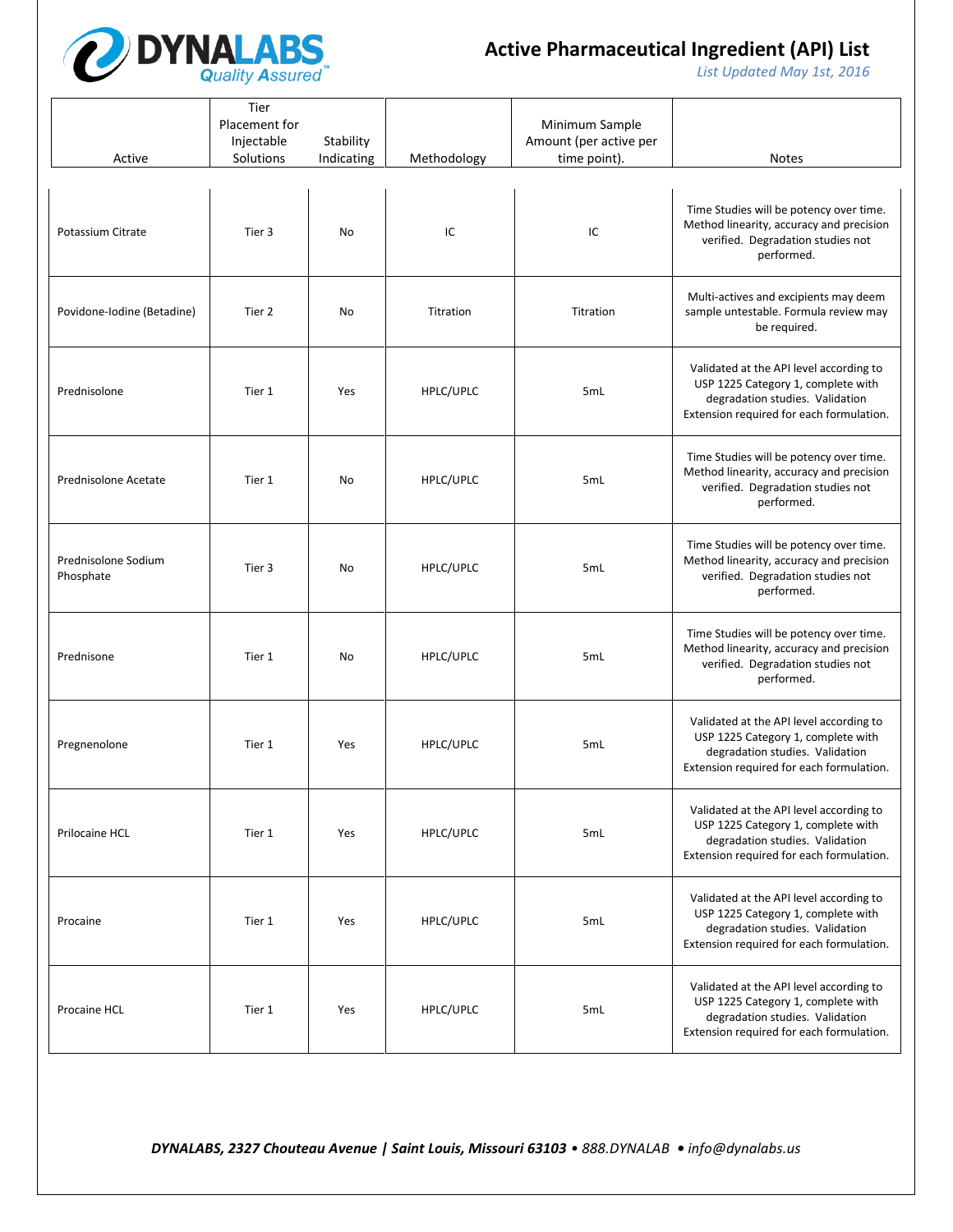

*List Updated May 1st, 2016*

| Active                             | Tier<br>Placement for<br>Injectable<br>Solutions | Stability<br>Indicating | Methodology | Minimum Sample<br>Amount (per active per<br>time point). | <b>Notes</b>                                                                                                                                                 |
|------------------------------------|--------------------------------------------------|-------------------------|-------------|----------------------------------------------------------|--------------------------------------------------------------------------------------------------------------------------------------------------------------|
| Progesterone                       | Tier 1                                           | Yes                     | HPLC/UPLC   | 5mL                                                      | Validated at the API level according to<br>USP 1225 Category 1, complete with<br>degradation studies. Validation<br>Extension required for each formulation. |
| Promethazine                       | Tier 1                                           | No                      | HPLC/UPLC   | 5mL                                                      | Time Studies will be potency over time.<br>Method linearity, accuracy and precision<br>verified. Degradation studies not<br>performed.                       |
| Promethazine HCL                   | Tier 1                                           | No                      | HPLC/UPLC   | 5mL                                                      | Time Studies will be potency over time.<br>Method linearity, accuracy and precision<br>verified. Degradation studies not<br>performed.                       |
| Proparacaine                       | Tier 1                                           | Yes                     | HPLC/UPLC   | 5mL                                                      | Validated at the API level according to<br>USP 1225 Category 1, complete with<br>degradation studies. Validation<br>Extension required for each formulation. |
| Proparacaine HCL                   | Tier 1                                           | Yes                     | HPLC/UPLC   | 5mL                                                      | Validated at the API level according to<br>USP 1225 Category 1, complete with<br>degradation studies. Validation<br>Extension required for each formulation. |
| Propofol                           | Tier 1                                           | Yes                     | HPLC/UPLC   | 5mL                                                      | Validated at the API level according to<br>USP 1225 Category 1, complete with<br>degradation studies. Validation<br>Extension required for each formulation. |
| Prostaglandin (see<br>alprostadil) | Tier 2                                           | Yes                     | HPLC/UPLC   | 5mL                                                      | Validated at the API level according to<br>USP 1225 Category 1, complete with<br>degradation studies. Validation<br>Extension required for each formulation. |
| Pyridoxine                         | Tier 1                                           | Yes                     | HPLC/UPLC   | 5mL                                                      | Validated at the API level according to<br>USP 1225 Category 1, complete with<br>degradation studies. Validation<br>Extension required for each formulation. |
| Pyridoxine HCL                     | Tier 1                                           | Yes                     | HPLC/UPLC   | 5mL                                                      | Validated at the API level according to<br>USP 1225 Category 1, complete with<br>degradation studies. Validation<br>Extension required for each formulation. |
| Ranitidine                         | Tier 1                                           | Yes                     | HPLC/UPLC   | 5mL                                                      | Validated at the API level according to<br>USP 1225 Category 1, complete with<br>degradation studies. Validation<br>Extension required for each formulation. |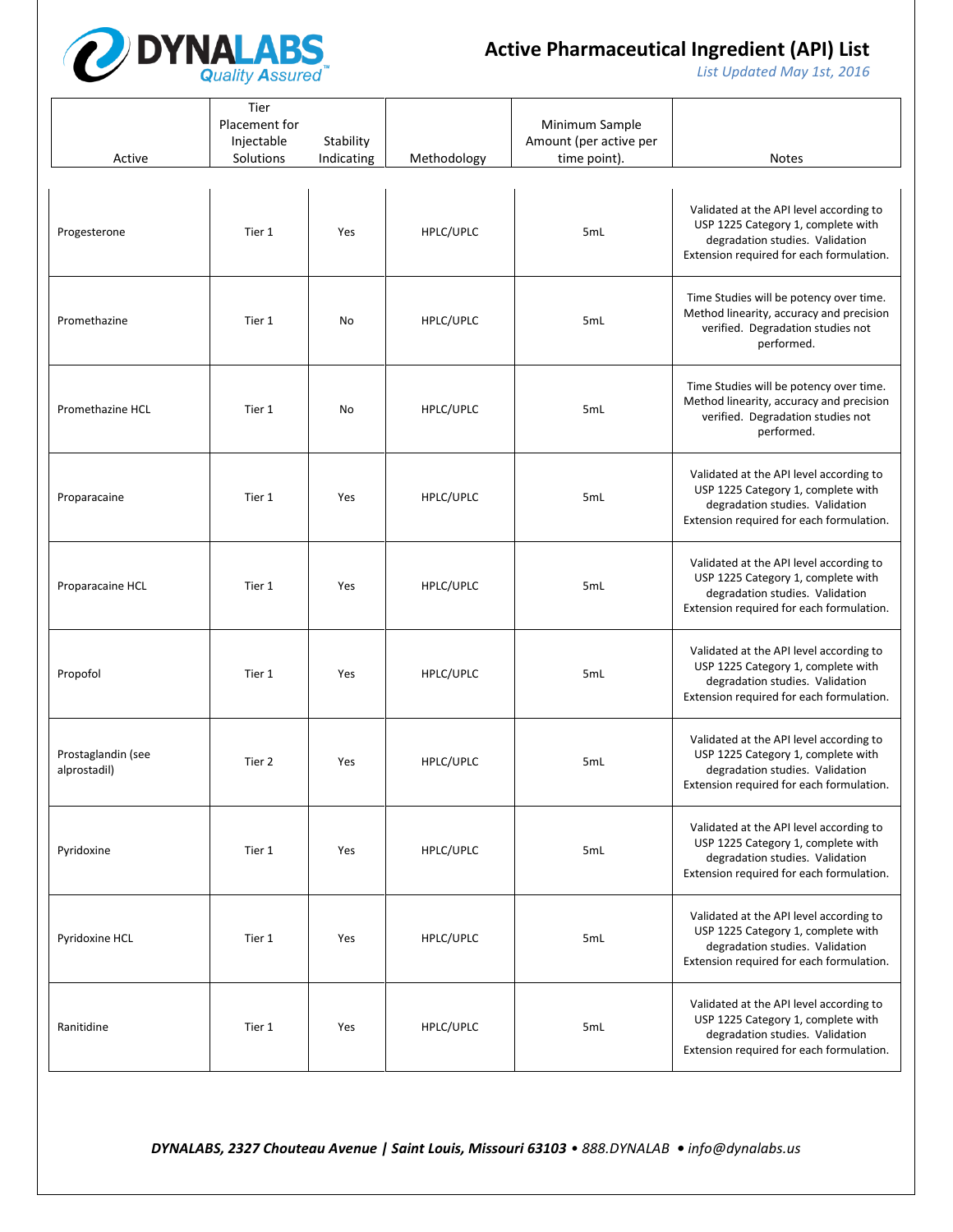

*List Updated May 1st, 2016*

| Active             | Tier<br>Placement for<br>Injectable<br>Solutions | Stability<br>Indicating | Methodology | Minimum Sample<br>Amount (per active per<br>time point). | <b>Notes</b>                                                                                                                                                 |
|--------------------|--------------------------------------------------|-------------------------|-------------|----------------------------------------------------------|--------------------------------------------------------------------------------------------------------------------------------------------------------------|
| Ranitidine HCL     | Tier 1                                           | Yes                     | HPLC/UPLC   | 5mL                                                      | Validated at the API level according to<br>USP 1225 Category 1, complete with<br>degradation studies. Validation<br>Extension required for each formulation. |
| Remifentanil       | Tier 1                                           | Yes                     | HPLC/UPLC   | 5mL                                                      | Validated at the API level according to<br>USP 1225 Category 1, complete with<br>degradation studies. Validation<br>Extension required for each formulation. |
| Rifampicin         | Tier 1                                           | No                      | HPLC/UPLC   | 5mL                                                      | Time Studies will be potency over time.<br>Method linearity, accuracy and precision<br>verified. Degradation studies not<br>performed.                       |
| Rocuronium Bromide | Tier 2                                           | Yes                     | HPLC/UPLC   | 5mL                                                      | Validated at the API level according to<br>USP 1225 Category 1, complete with<br>degradation studies. Validation<br>Extension required for each formulation. |
| Ropivacaine        | Tier 1                                           | Yes                     | HPLC/UPLC   | 5mL                                                      | Validated at the API level according to<br>USP 1225 Category 1, complete with<br>degradation studies. Validation<br>Extension required for each formulation. |
| Ropivacaine HCL    | Tier 1                                           | Yes                     | HPLC/UPLC   | 5mL                                                      | Validated at the API level according to<br>USP 1225 Category 1, complete with<br>degradation studies. Validation<br>Extension required for each formulation. |
| Sildenafil         | Tier 1                                           | No                      | HPLC/UPLC   | 5mL                                                      | Time Studies will be potency over time.<br>Method linearity, accuracy and precision<br>verified. Degradation studies not<br>performed.                       |
| Sildenafil Citrate | Tier 1                                           | No                      | HPLC/UPLC   | 5mL                                                      | Time Studies will be potency over time.<br>Method linearity, accuracy and precision<br>verified. Degradation studies not<br>performed.                       |
| Sodium Bicarbonate | Tier 2                                           | No                      | Titration   | Titration                                                | Multi-actives and excipients may deem<br>sample untestable. Formula review may<br>be required.                                                               |
| Sodium Chloride    | Tier 3                                           | No                      | IC          | IC                                                       | Time Studies will be potency over time.<br>Method linearity, accuracy and precision<br>verified. Degradation studies not<br>performed.                       |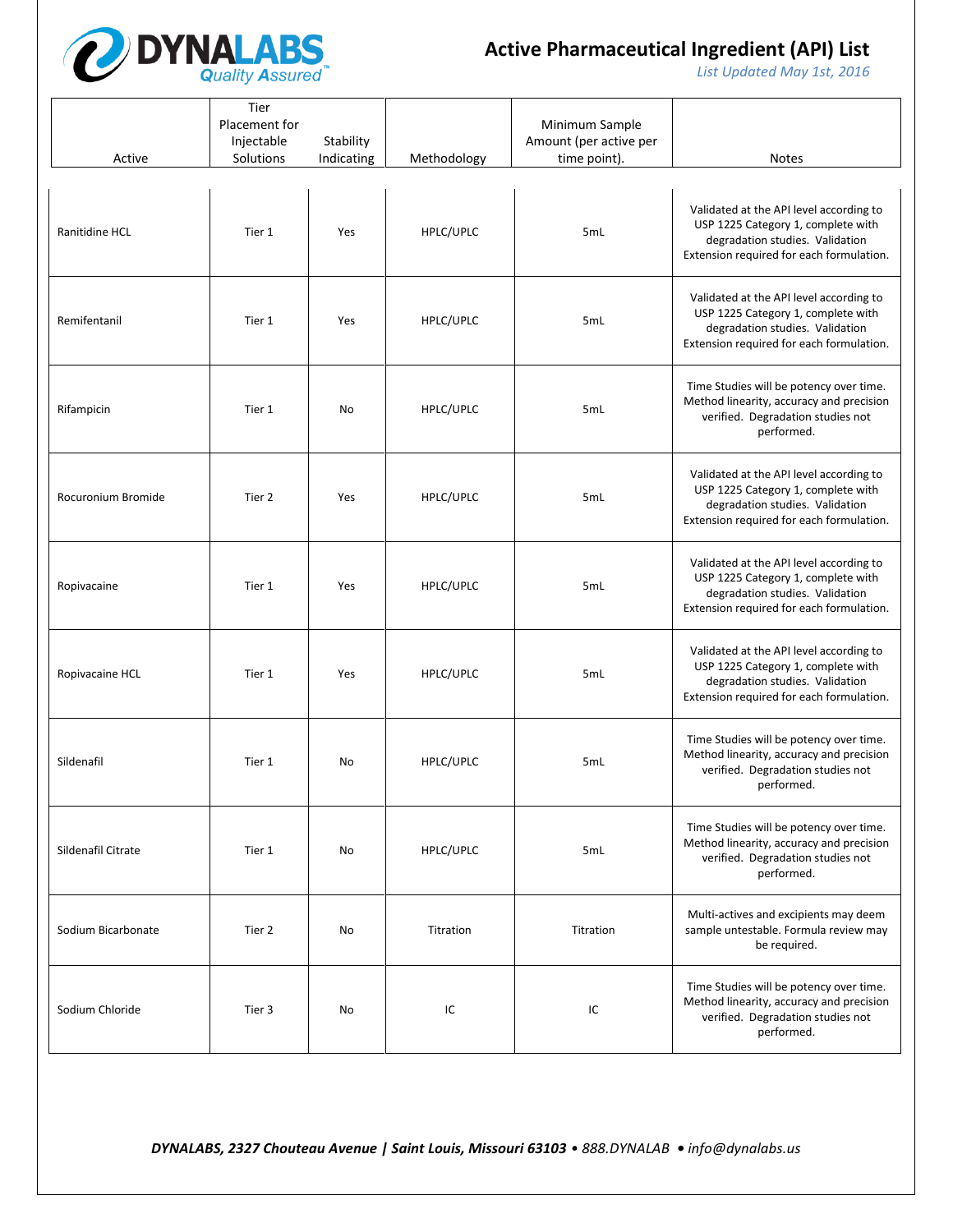

*List Updated May 1st, 2016*

| Active                   | Tier<br>Placement for<br>Injectable<br>Solutions | Stability<br>Indicating | Methodology | Minimum Sample<br>Amount (per active per<br>time point). | <b>Notes</b>                                                                                                                                                 |
|--------------------------|--------------------------------------------------|-------------------------|-------------|----------------------------------------------------------|--------------------------------------------------------------------------------------------------------------------------------------------------------------|
| Sodium Citrate           | Tier 2                                           | No                      | HPLC/UPLC   | 5mL                                                      | Time Studies will be potency over time.<br>Method linearity, accuracy and precision<br>verified. Degradation studies not<br>performed.                       |
| Sodium Thiosulfate       | Tier 2                                           | No                      | Titration   | Titration                                                | Multi-actives and excipients may deem<br>sample untestable. Formula review may<br>be required.                                                               |
| Spironolactone           | Tier 3                                           | Yes                     | HPLC/UPLC   | 5mL                                                      | Validated at the API level according to<br>USP 1225 Category 1, complete with<br>degradation studies. Validation<br>Extension required for each formulation. |
| Succinylcholine          | Tier 2                                           | Yes                     | HPLC/UPLC   | 5mL                                                      | Validated at the API level according to<br>USP 1225 Category 1, complete with<br>degradation studies. Validation<br>Extension required for each formulation. |
| Succinylcholine Chloride | Tier 2                                           | Yes                     | HPLC/UPLC   | 5mL                                                      | Validated at the API level according to<br>USP 1225 Category 1, complete with<br>degradation studies. Validation<br>Extension required for each formulation. |
| Sufentanil               | Tier 1                                           | Yes                     | HPLC/UPLC   | 5mL                                                      | Validated at the API level according to<br>USP 1225 Category 1, complete with<br>degradation studies. Validation<br>Extension required for each formulation. |
| Sufentanil Citrate       | Tier 1                                           | Yes                     | HPLC/UPLC   | 5mL                                                      | Validated at the API level according to<br>USP 1225 Category 1, complete with<br>degradation studies. Validation<br>Extension required for each formulation. |
| Tazobactam               | Tier 2                                           | Yes                     | HPLC/UPLC   | 5mL                                                      | Validated at the API level according to<br>USP 1225 Category 1, complete with<br>degradation studies. Validation<br>Extension required for each formulation. |
| Tazobactam Sodium        | Tier 2                                           | Yes                     | HPLC/UPLC   | 5mL                                                      | Validated at the API level according to<br>USP 1225 Category 1, complete with<br>degradation studies. Validation<br>Extension required for each formulation. |
| Testosterone             | Tier 1                                           | Yes                     | HPLC/UPLC   | 5mL                                                      | Validated at the API level according to<br>USP 1225 Category 1, complete with<br>degradation studies. Validation<br>Extension required for each formulation. |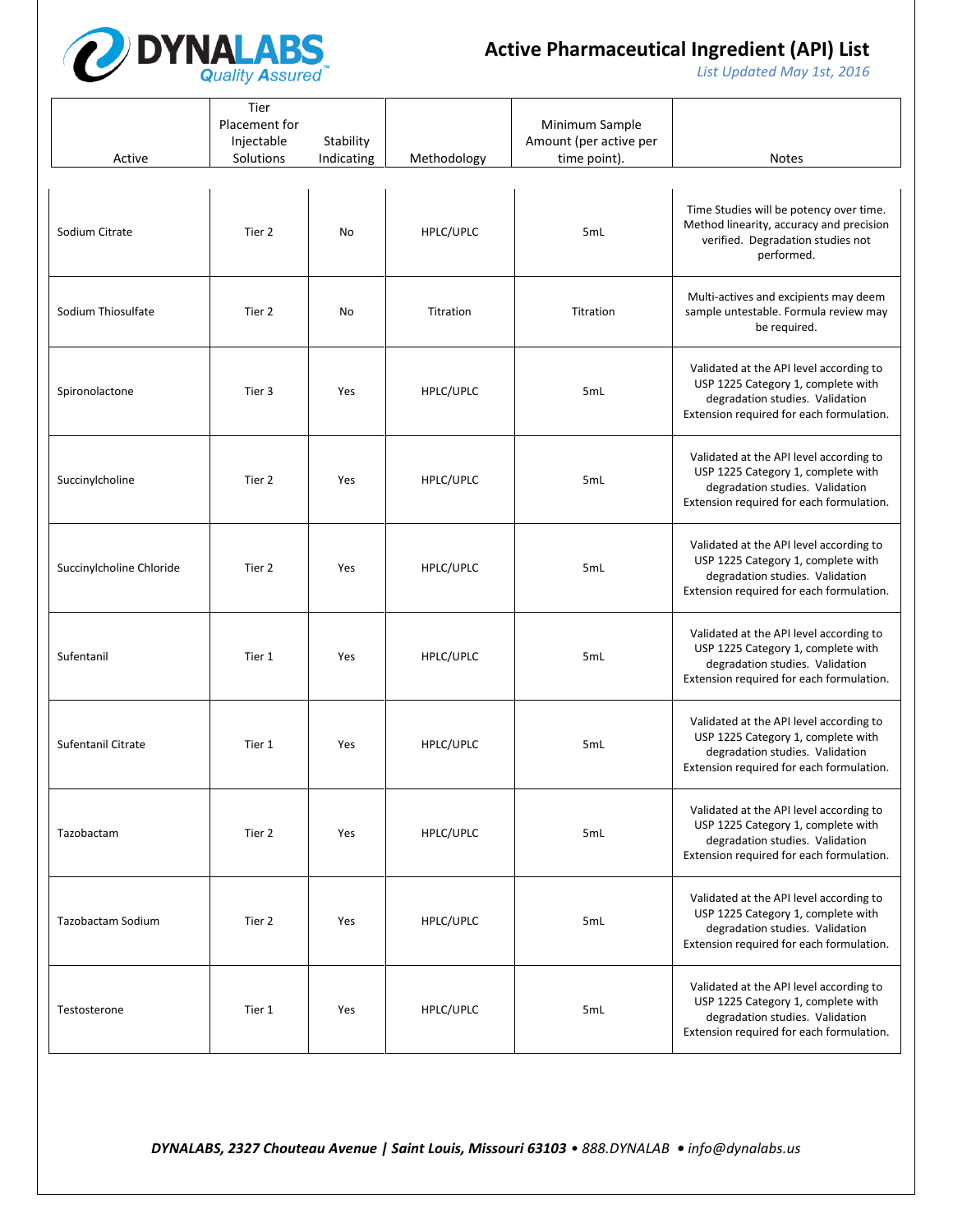

*List Updated May 1st, 2016*

| Active                          | Tier<br>Placement for<br>Injectable<br>Solutions | Stability<br>Indicating | Methodology | Minimum Sample<br>Amount (per active per<br>time point). | <b>Notes</b>                                                                                                                                                 |
|---------------------------------|--------------------------------------------------|-------------------------|-------------|----------------------------------------------------------|--------------------------------------------------------------------------------------------------------------------------------------------------------------|
| Testosterone Cypionate          | Tier 1                                           | Yes                     | HPLC/UPLC   | 5mL                                                      | Validated at the API level according to<br>USP 1225 Category 1, complete with<br>degradation studies. Validation<br>Extension required for each formulation. |
| <b>Testosterone Enanthate</b>   | Tier 1                                           | Yes                     | HPLC/UPLC   | 5mL                                                      | Validated at the API level according to<br>USP 1225 Category 1, complete with<br>degradation studies. Validation<br>Extension required for each formulation. |
| <b>Testosterone Proprionate</b> | Tier 1                                           | Yes                     | HPLC/UPLC   | 5mL                                                      | Validated at the API level according to<br>USP 1225 Category 1, complete with<br>degradation studies. Validation<br>Extension required for each formulation. |
| Tetracaine                      | Tier 1                                           | Yes                     | HPLC/UPLC   | 5mL                                                      | Validated at the API level according to<br>USP 1225 Category 1, complete with<br>degradation studies. Validation<br>Extension required for each formulation. |
| <b>Tetracaine HCL</b>           | Tier 1                                           | Yes                     | HPLC/UPLC   | 5mL                                                      | Validated at the API level according to<br>USP 1225 Category 1, complete with<br>degradation studies. Validation<br>Extension required for each formulation. |
| Thiamine                        | Tier 1                                           | Yes                     | HPLC/UPLC   | 5mL                                                      | Validated at the API level according to<br>USP 1225 Category 1, complete with<br>degradation studies. Validation<br>Extension required for each formulation. |
| Thiamine HCL                    | Tier 1                                           | Yes                     | HPLC/UPLC   | 5mL                                                      | Validated at the API level according to<br>USP 1225 Category 1, complete with<br>degradation studies. Validation<br>Extension required for each formulation. |
| Tramadol                        | Tier 1                                           | Yes                     | HPLC/UPLC   | 5mL                                                      | Validated at the API level according to<br>USP 1225 Category 1, complete with<br>degradation studies. Validation<br>Extension required for each formulation. |
| <b>Tramadol HCL</b>             | Tier 1                                           | Yes                     | HPLC/UPLC   | 5mL                                                      | Validated at the API level according to<br>USP 1225 Category 1, complete with<br>degradation studies. Validation<br>Extension required for each formulation. |
| Triamcinolone Acetonide         | Tier 2                                           | Yes                     | HPLC/UPLC   | 5mL                                                      | Validated at the API level according to<br>USP 1225 Category 1, complete with<br>degradation studies. Validation<br>Extension required for each formulation. |